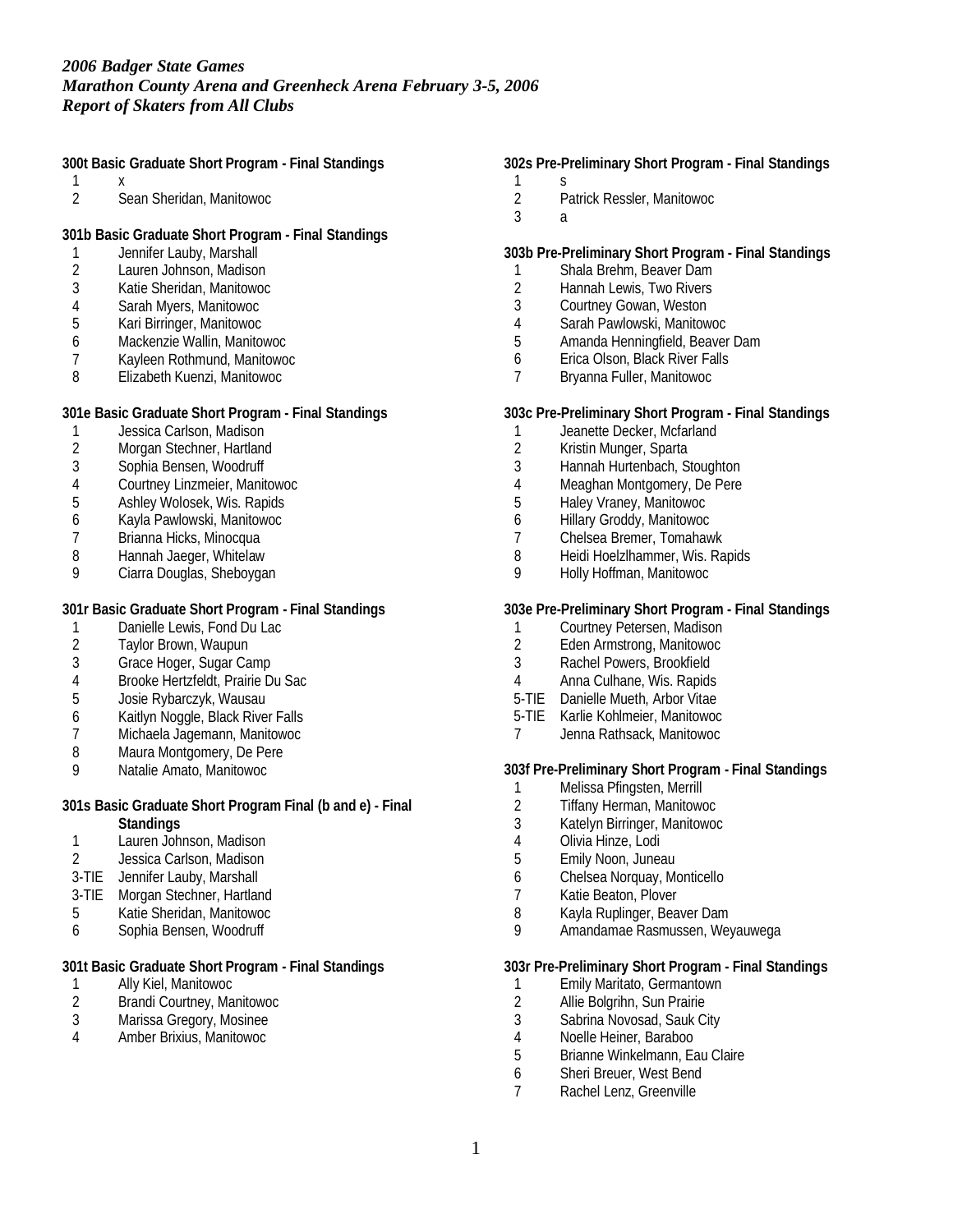**303s Pre-Preliminary Short Program Final (b and e) - Final**

- **Standings**
- 1 Courtney Petersen, Madison<br>2 Shala Brehm. Beaver Dam Shala Brehm, Beaver Dam
- 3 Eden Armstrong, Manitowoc
- 
- 4 Hannah Lewis, Two Rivers<br>5 Rachel Powers, Brookfield 5 Rachel Powers, Brookfield
- 6 Courtney Gowan, Weston
- 

**303t Pre-Preliminary Short Program Final (c and f) - Final Standings**

- 
- 1 Jeanette Decker, Mcfarland<br>2 Hannah Hurtenbach, Stough 2 Hannah Hurtenbach, Stoughton<br>3 Melissa Pfingsten, Merrill
- Melissa Pfingsten, Merrill
- 
- 4 Kristin Munger, Sparta<br>5 Tiffany Herman, Manito 5 Tiffany Herman, Manitowoc
- 6 Katelyn Birringer, Manitowoc

**303x Pre-Preliminary Short Program - Final Standings**

- 1 s
- $\frac{2}{3}$
- 3 Joan Pepin, Racine

**304t Preliminary Short Program - Final Standings**

- 1 Joey Jadryev, Madison<br>2 James Roberge, Rice La
- James Roberge, Rice Lake

### **305c Preliminary Short Program - Final Standings**

- 1 Kortnee Kasten, Beaver Dam<br>2 Melissa Tatro, Stevens Point
- 2 Melissa Tatro, Stevens Point<br>3 Cassie Johnston, Manitowoc
- 3 Cassie Johnston, Manitowoc
- 4 Lauren Verch, Manitowoc
- 5 Jolene Lodel, Manitowoc
- 6 Patrice Suplicki, Stevens Point
- 7 Tracy Wehrmann, Howards Grove<br>8 Hilarie Carlson, Eau Claire
- 8 Hilarie Carlson, Eau Claire<br>9 Catherine Jacobson. Waus
- Catherine Jacobson, Wausau
- 10 Melissa Pawlowski, Manitowoc
- 11 Heather Giemza, Milwaukee
- 12 Shelby Schneider, Waupun

**305f Preliminary Short Program - Final Standings**

- 1 Nicole Kraft, Beaver Dam<br>2 Samantha Hartgerink, Wa
- Samantha Hartgerink, Waupun
- 3 Meagan Maritato, Germantown
- 4 Madeleine Henning, Doylestown<br>5 Kirsty Hamilton, Manitowoc
- 5 Kirsty Hamilton, Manitowoc
- 6 Megan Hoffman, Manitowoc
- 7 Christa Jones, Sheboygan<br>8 Ashlev Amato, Manitowoc
- 8 Ashley Amato, Manitowoc<br>9 Emily Boldt, Waupun
- 9 Emily Boldt, Waupun
- 10 Corissa Karstaedt, Manitowoc
- 11 Kori Bertun, Madison
- 12 Stephanie Greenseth, Chippewa Falls

## **305g Preliminary Short Program - Final Standings**

- 1 Cassandra Holtz, Columbus
- 2 Elizabeth Vallis, Manitowoc<br>3 Cherith Zanghi, Beaver Dam
- 3 Cherith Zanghi, Beaver Dam
- 4 Lindsey Hutchison, Waupun
- 5 Laura Nagel, Stevens Point
- 6 Alisha Markee, Janesville
- 7 Bridget Staberg, West Salem
- 8 Kirsten Lewis, Sheboygan<br>9 Megan Nault, Deforest
- Megan Nault, Deforest
- 10 Jessica Zastrow, Wausau
- 11 Molly Haferman, Chippewa Falls

**305r Preliminary Short Program - Final Standings**

- 
- 1 Emily Soto, Fond Du Lac<br>2 Courtney Dudgeon, Sun F 2 Courtney Dudgeon, Sun Prairie
- 3 Stephanie Cheng, Weston
- 4 Alexis Schmitt, Waupun
- 5 Vanessa Niemczyk, Eagle River

**305s Preliminary Short Program - Final Standings**

- 1 Alexandra Breitzman, Columbus
- 2 Cassie Hoger, Sugar Camp<br>3 Alicia Nelson, Beaver Dam
- Alicia Nelson, Beaver Dam
- 4 Taylor Pulchinski, Rudolph<br>5 Erin Damato. Wausau
- Erin Damato, Wausau
- 6 Victoria Chance, Richfield<br>7 Jessalvn Peterson, Chippe
- Jessalyn Peterson, Chippewa Falls
- 8 Alysa Sadowski, Beaver Dam<br>9 Caitlin Wachowski, Two Rivers
- Caitlin Wachowski, Two Rivers
- 10 Sabrina Rapisarda, Manitowoc
- 11 Kelsey Brovan, Chippewa Falls

**305t Preliminary Short Program Final (c, f and g) - Final Standings**

- 1 Nicole Kraft, Beaver Dam
- 2 Cassandra Holtz, Columbus
- 3 Meagan Maritato, Germantown
- 4 Cherith Zanghi, Beaver Dam
- 5 Samantha Hartgerink, Waupun
- 6 Elizabeth Vallis, Manitowoc
- 7 Cassie Johnston, Manitowoc
- 8 Melissa Tatro, Stevens Point

**306t Pre-Juvenile Short Program - Final Standings**

- $\frac{1}{2}$
- 2 Josh Sturm, Wausau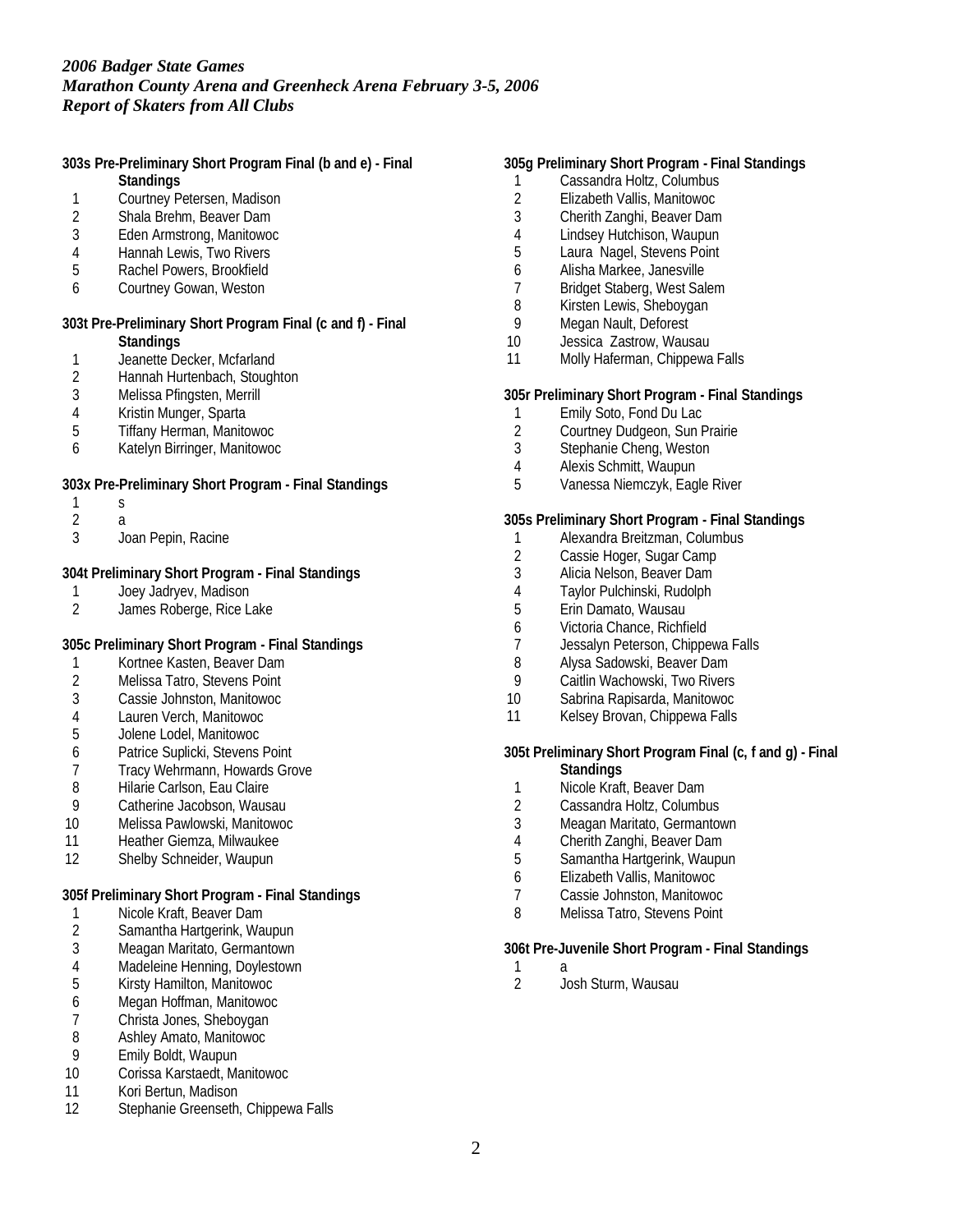**307s Pre-Juvenile Short Program - Final Standings**

- 1 Cassi Brucker, Waunakee<br>2 Mollie Patzke, Fitchburg
- 2 Mollie Patzke, Fitchburg<br>3 Lauren Schwalenberg, Pl
- Lauren Schwalenberg, Plymouth
- 4 Colleen Howe, Oneida<br>5 Caroline Mccormick, Or
- 5 Caroline Mccormick, Oregon
- 6 Lacey Meinel, Weston

**307t Pre-Juvenile Short Program - Final Standings**

- 1 Helen Drews, Fox Lake
- 2 Kylie Inda, Onalaska<br>3 Karlie Hamilton, Mani
- 3 Karlie Hamilton, Manitowoc
- 4 Kiersten Hare, Lomira<br>5 Calli Wachowski. Two
- 5 Calli Wachowski, Two Rivers
- 6 Elizabeth Porcari, La Crosse
- 
- 7 Katie Radcliffe, Oregon<br>8 Kendra Moscinski, Steve 8 Kendra Moscinski, Stevens Point
- 9 Haley Christensen, Chippewa Falls
- 10 Jessica Scott, Manitowoc
- 11 Shanna Heckendorf, Wausau
- 12 Kassandra Scott, Sheboygan
- 13 Erin Mclaughlin, Eau Claire
- 14 Bethany Haeft, Waupun

**309s Juvenile Short Program - Final Standings**

- 1 Lexis Verhulst, Dane<br>2 Alexandra Wray, Wau
- 2 Alexandra Wray, Wauwatosa
- 3 Andrea Thompson, Wausau
- 4 Alexi Arneson, Waunakee

**309t Juvenile Short Program - Final Standings**

- 1 Stephanie Tucker, La Crosse<br>2 Kariann Haluska, Stevens Poi
- Kariann Haluska, Stevens Point
- 3 Nicole Chiang, Madison
- 4 Corry Hancock, La Crosse<br>5 Maura Kudronowicz, Mosin
- 5 Maura Kudronowicz, Mosinee

### **311s Intermediate Short Program - Final Standings**

- 1 Katelyn Smecko, Madison<br>2 Rachel Gilbertson, Waunak
- 2 Rachel Gilbertson, Waunakee

**311t Intermediate Short Program - Final Standings**

- 1 Katie Zganjar, Mequon<br>2 Jennifer Lemminger, W
- Jennifer Lemminger, West Bend
- 3 Heather Johnson, Eau Claire<br>4 Alvssa Reder. Superior
- 4 Alyssa Reder, Superior<br>5 Alexzandra Stieber, Wa
- 5 Alexzandra Stieber, Wausau
- 6 Emily Dehmer, Black River Falls<br>7 Andrea Galkin, Gleason
- 7 Andrea Galkin, Gleason<br>8 Julia Swanke, Beaver Da
- Julia Swanke, Beaver Dam
- 9 Taylor Galarnyk, Eau Claire

### **313t Novice Short Program - Final Standings**

- 1 Caitlin Birrenkott, Plover
- 2 Jessica Mueller, Wauwatosa<br>3 Elizabeth Hady, Hartland
- 3 Elizabeth Hady, Hartland
- 4 Katherine Lotzer, Plover<br>5 Alvsha Burt, Marshfield
- 5 Alysha Burt, Marshfield
- 6 Lauren Vermillion, Stevens Point
- 7 Heidi Evers, Harshaw

### **315t Junior Short Program - Final Standings**

- 1 Rebecca Lemminger, West Bend<br>2 Trude Renwick, Waunakee
- 2 Trude Renwick, Waunakee

**318r Basic Low Restricted Free Skating - Final Standings**

- 1 John Incha, Rhinelander<br>2 David Zipperer, Francis C
- David Zipperer, Francis Creek

**319a Basic Low Restricted Free Skating - Final Standings**

- 1 Olivia Diaz, Lake Mills
- 2 Kelsey Ludwig, Mosinee
- 3 Leah Foster, Tomahawk
- 
- 4 Audrey Ressler, Manitowoc<br>5 Christina Myers, Manitowoc 5 Christina Myers, Manitowoc
- 6 Taylor Trachte, Rhinelander
- 
- 7 Kayla Coverston, Hazelhurst<br>8 Gemma Sutkiewicz, Shebovg 8 Gemma Sutkiewicz, Sheboygan<br>9 Taylor Tomaszewski, Tripoli
- Taylor Tomaszewski, Tripoli
- 10 Kaitlin Walsh, Medford

**319d Basic Low Restricted Free Skating - Final Standings**

- 1 Morgan Hughes, Sun Prairie
- 2 Savannah Kassin, West Bend
- 3 Kaley Ludwig, Mosinee
- 4 Alicia Hansen, Two Rivers
- 5 Lindsey Murry, Mosinee
- 6 Leah Parker, Madison
- Lyn-Le Wien, Janesville
- 8 Jocelyn Monge, Eagle River<br>9 Emma Vigy, Minocqua
- Emma Vigy, Minocqua
- 10 Meredith Kent, West Bend
- 11 Adrianna Schibline, West Bend
- 12 Emma Northam, Portage
- **319r Basic Low Restricted Free Skating Final (a and d) Final Standings**
- 1 Olivia Diaz, Lake Mills<br>2 Morgan Hughes, Sun F
- Morgan Hughes, Sun Prairie
- 3 Kelsey Ludwig, Mosinee
- 4 Savannah Kassin, West Bend
- 5-TIE Leah Foster, Tomahawk
- 5-TIE Kaley Ludwig, Mosinee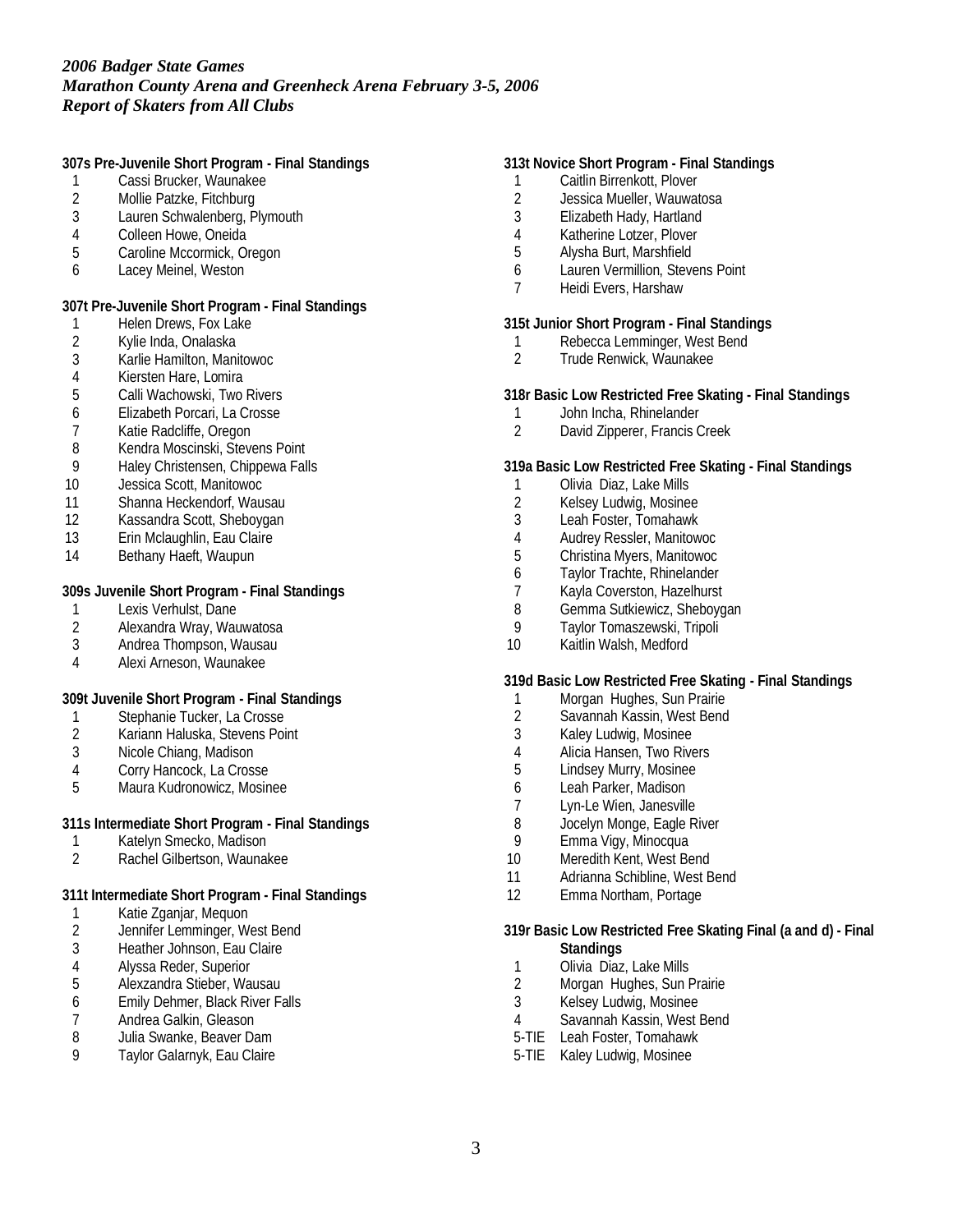**319s Basic Low Restricted Free Skating - Final Standings**

- 1 Lexi Copeland, Wausau
- 2 Hailey Russell, Cambridge<br>3 Jasmine Hahn, Janesville
- Jasmine Hahn, Janesville
- 4 Hannah Biever, Tomahawk
- 5 Cambrya Vonschrader, Tomahawk
- 6 Heather Sosnoski, Arbor Vitae
- **320r Basic High Restricted Free Skating Final Standings**
- 1 Andrew Cheng, Weston
- 2 x

**321r Basic High Restricted Free Skating - Final Standings**

- 1 Aspen Ono, Madison
- 2 Jordan Hilsenhoff, Deerfield<br>3 Misha Quintana, Sun Prairie
- Misha Quintana, Sun Prairie
- 4 Taylor Dietz, Fox Lake<br>5 Jessica Auclair, Wis. Ra
- 5 Jessica Auclair, Wis. Rapids
- 6 Mackenzie Korsi, Hubertus
- 7 Allie Wachowski, Two Rivers
- 8 Karli Cecil, Tomahawk<br>9 Alana Rucks, Fond Du
- 9 Alana Rucks, Fond Du Lac
- 10 Rachel Eron, Wis. Rapids
- 11 Caroline Kluge, Weston

**321s Basic High Restricted Free Skating - Final Standings**

- 1 Tayler Hughes, Sun Prairie<br>2 Elizabeth Kolanczyk, Two R
- 2 Elizabeth Kolanczyk, Two Rivers
- 3 Caralyn Coverston, Hazelhurst
- 4 Amanda Leitzke, Merrill<br>5 Ashlev Wolosek. Wis. R
- 5 Ashley Wolosek, Wis. Rapids
- 6 Toni Pennington, Middleton
- 7 Kayla Blomquist, Mosinee
- 8 Libby Collins, Phelps
- 9 Hannah Miller, Rhinelander
- 10 Rebecca Roeder, Mosinee
- 11 Savannah Graf, Land O Lakes

**321t Basic High Restricted Free Skating - Final Standings**

- 1 Marissa Meyer, Medford<br>2 Kimberly Schopper, Mino
- Kimberly Schopper, Minocqua
- **322t Basic Graduate Restricted Free Skating Final Standings**
- 1 Sean Sheridan, Manitowoc
- 2 Nekodah Mcmahon, Tomahawk

### **323b Basic Graduate Restricted Free Skating - Final Standings**

- 1 Jane Carroll, Prairie Du Sac
- 2 Sarah Myers, Manitowoc<br>3 Katelyn Peters, Sparta
- Katelyn Peters, Sparta
- 4 Mackenzie Wallin, Manitowoc<br>5 Kari Birringer, Manitowoc
- 5 Kari Birringer, Manitowoc
- 6 Deonna Schlinsog, Tomahawk
- 7 Callyn Haupert, Plover
- 8 Jennifer Bauer, Arbor Vitae<br>9 Jenna Towers, Hazelhurst
- Jenna Towers, Hazelhurst
- 10 Ciarra Douglas, Sheboygan
- 11 Allison Brost, Medford
- 12 Elizabeth Kuenzi, Manitowoc
- 13 Alexandra Sternot, Mosinee
- 14 Kaitlyn Peskie, Junction City

**323e Basic Graduate Restricted Free Skating - Final Standings**

- 1 Anjali Beck, Madison
- 2 Katie Sheridan, Manitowoc
- 3 Kristine Wall, Sparta
- 4 Sophia Bensen, Woodruff
- 5 Sarah Przybylski, Stevens Point
- 
- 6 Kirby Reehl, Oakfield<br>7 Courtney Linzmeier, N 7 Courtney Linzmeier, Manitowoc
- 8 Kayleen Rothmund, Manitowoc<br>9 Kavla Pawlowski, Manitowoc
- 9 Kayla Pawlowski, Manitowoc<br>10 Hannah Jaeger. Whitelaw
- Hannah Jaeger, Whitelaw
- 11 Kelley Galloway, Stevens Point
- 12 Jenna Meer, Stevens Point
- 13 Megan Allar, Wis. Rapids
- 14 Haley Moore, Mosinee

**323r Basic Graduate Restricted Free Skating - Final Standings**

- 1 Brooke Hertzfeldt, Prairie Du Sac
- 2 Sophia Schuessler, Wausau<br>3 Josie Rybarczyk, Wausau
- 3 Josie Rybarczyk, Wausau
- 4 Jennifer Woznick, Fond Du Lac
- 5 Jenni Geurink, Rothschild
- 6 Kaitlyn Noggle, Black River Falls
- 7 Madelaine Trewin, New London
- 8 Melaina Rapisarda, Manitowoc
- 9 Michaela Jagemann, Manitowoc
- 10 Brenna Calder, Beaver Dam
- 11 Katie Klappa, Woodruff
- 12 Natalie Amato, Manitowoc
- 13 Megan Resch, Plover<br>14 Raeanne Kruncos, Mo
- Raeanne Kruncos, Mosinee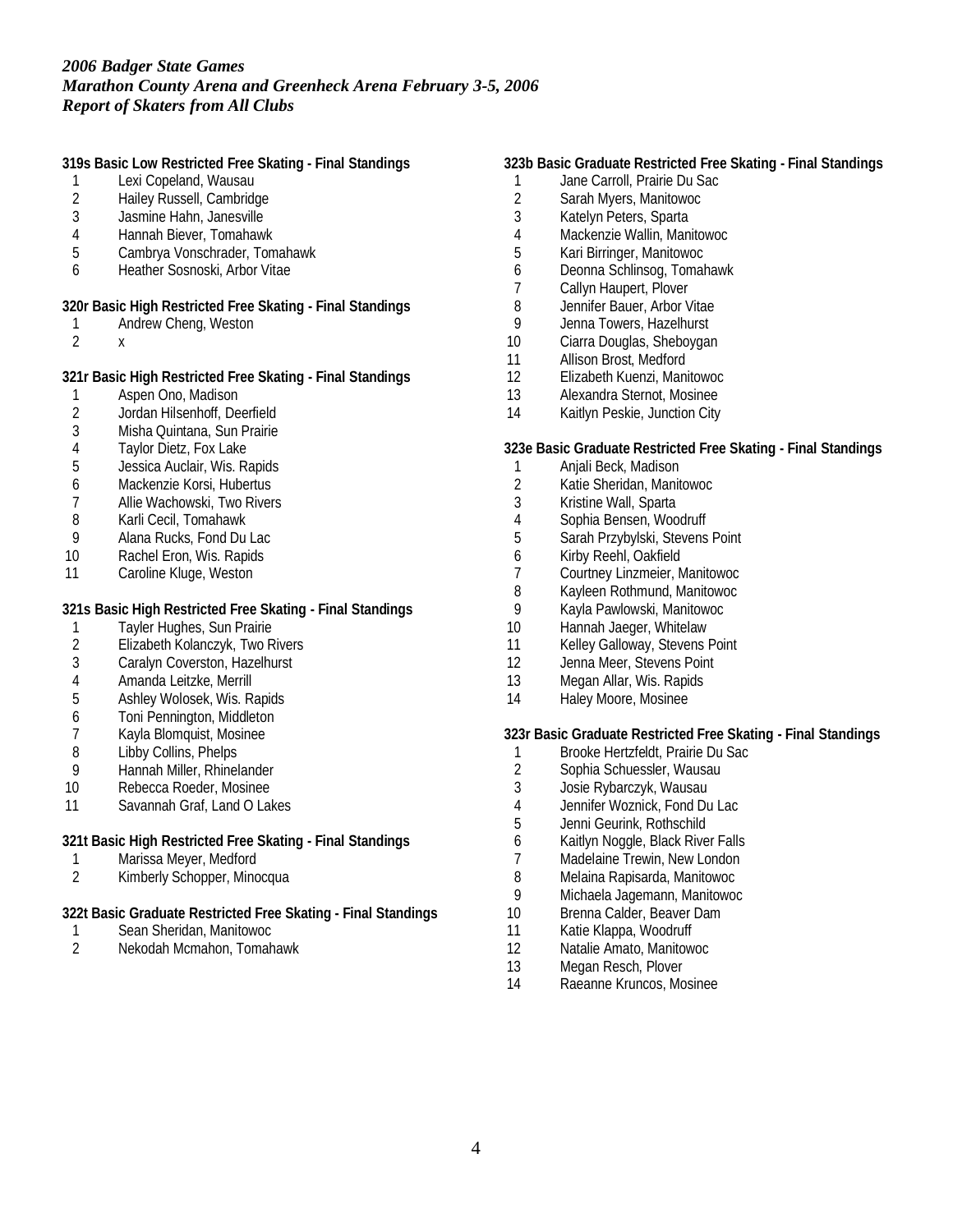**323s Basic Graduate Restricted Free Skating Final (b and e) -**

- **Final Standings**
- 1 Katie Sheridan, Manitowoc<br>2 Katelyn Peters, Sparta
- Katelyn Peters, Sparta
- 3 Jane Carroll, Prairie Du Sac
- 4 Sarah Myers, Manitowoc
- 5 Anjali Beck, Madison
- 6 Kristine Wall, Sparta

**323t Basic Graduate Restricted Free Skating - Final Standings**

- 1 Amber Brixius, Manitowoc<br>2 Cierra Sikorski, Plover
- 2 Cierra Sikorski, Plover<br>3 Brandi Courtney, Manit
- 3 Brandi Courtney, Manitowoc
- 4 Kelsey Kuehl, Deforest
- 5 Ally Kiel, Manitowoc
- 6 Erika Segerson, Antigo
- 7 Mary Catherine Polesnak, Merrill<br>8 Libby Vodra, Stevens Point
- Libby Vodra, Stevens Point
- 9 Alisha Rhyner, Merrill
- 10 Alex Michie, Harshaw

**324s Pre-Preliminary Restricted Free Skating - Final Standings**

- 1 Tyler Jaeger, Whitelaw<br>2 Andrew Sena, Beaver D
- Andrew Sena, Beaver Dam
- 3 Patrick Ressler, Manitowoc

**325b Pre-Preliminary Restricted Free Skating - Final Standings**

- 1 Taylor Grinnell, Belleville
- 2 Karlie Kohlmeier, Manitowoc<br>3 Madeline Munger, Sparta
- Madeline Munger, Sparta
- 4 Giulianna Sutkiewicz, Sheboygan
- 5 Sarah Pawlowski, Manitowoc
- 6 Megan Doescher, Wis. Rapids
- 7 Casey Espeland, Weston
- 8 Emily Erler, Plover<br>9 Angie Bricco-Meske
- Angie Bricco-Meske, New London
- 10 Jordan Doucette, St. Germain

**325c Pre-Preliminary Restricted Free Skating - Final Standings**

- 1 Haley Vraney, Manitowoc<br>2 Lisa Groscop, Rhinelander
- Lisa Groscop, Rhinelander
- 3 Amandamae Rasmussen, Weyauwega
- 4 Nicholette Lotzer, Plover
- 5 Natalie Singer, Manitowoc
- 6 Holly Hoffman, Manitowoc
- 7 Cristina Raish, Waupun<br>8 Giovanna Sutkiewicz, Sh
- Giovanna Sutkiewicz, Sheboygan
- 9 Emily Kulich, Plover<br>10 Alyssa Bowman, Osl
- Alyssa Bowman, Oshkosh
- 11 Wendy Bricco-Meske, New London

### **325e Pre-Preliminary Restricted Free Skating - Final Standings**

- 1 Abigail Payne-Meili, Madison
- 2 Jenna Rathsack, Manitowoc<br>3 Erica Olson, Black River Falls
- Erica Olson, Black River Falls
- 4 Tia Pennington, Middleton<br>5 Kelly Schlinsog, Tomahawk
- 5 Kelly Schlinsog, Tomahawk
- 6 Grace Precourt, Plover
- 7 Katrina Lombardo, Tomahawk
- 8 Brooke Nelson, Rhinelander<br>9 Ashley Schultz, Waupun
- 9 Ashley Schultz, Waupun
- 10 Melissa Sarnowski, Neenah

**325f Pre-Preliminary Restricted Free Skating - Final Standings**

- 1 Samantha Heiner, Baraboo
- 2 Hillary Groddy, Manitowoc
- Andrea Schaefer, Fond Du Lac
- 4 Meghan Mcsweeney, Plover<br>5 Kayla Ruplinger, Beaver Dan
- 5 Kayla Ruplinger, Beaver Dam
- 6 Angela Laviolette, Whitehall
- 7 Heidi Hoelzlhammer, Wis. Rapids
- 8 Alyson Henke, Nekoosa
- 9 Renee Simon, Rhinelander<br>10 Rebecca Blaschka, Wausa
- 10 Rebecca Blaschka, Wausau<br>11 Mary Franke, La Crosse
- Mary Franke, La Crosse
- 12 Chantel Jenkins, Rhinelander

**325g Pre-Preliminary Restricted Free Skating - Final Standings**

- 1 Amanda Henningfield, Beaver Dam
- 2 Hannah Lewis, Two Rivers<br>3 Allison Darling, Green Bay
- Allison Darling, Green Bay
- 4 Bryanna Fuller, Manitowoc
- 5 Anna Culhane, Wis. Rapids
- 6 Maggie Ann Larson, West Allis
- 7 Alyssa Hines, Mosinee
- 8 Jasmine Carter, Madison<br>9 I aura Wetzel, Stevens Po
- Laura Wetzel, Stevens Point
- 10 Taylor Wissbroecker, Rhinelander

**325r Pre-Preliminary Restricted Free Skating - Final Standings**

- 1 Kortney Kohnke, Fond Du Lac
- 2 Sheri Breuer, West Bend
- 3 Kimberly Juchniewich, Menasha
- 4 Noelle Heiner, Baraboo
- 5 Sabrina Novosad, Sauk City
- 6 Kaitlyn Moore, Fox Lake
- 7 Samantha Romenesko, Beaver Dam<br>8 Sarah Rogers, Nashotah
- Sarah Rogers, Nashotah
- 9 Sophia Sachs, Green Bay
- 10 Megan Lee, Tomahawk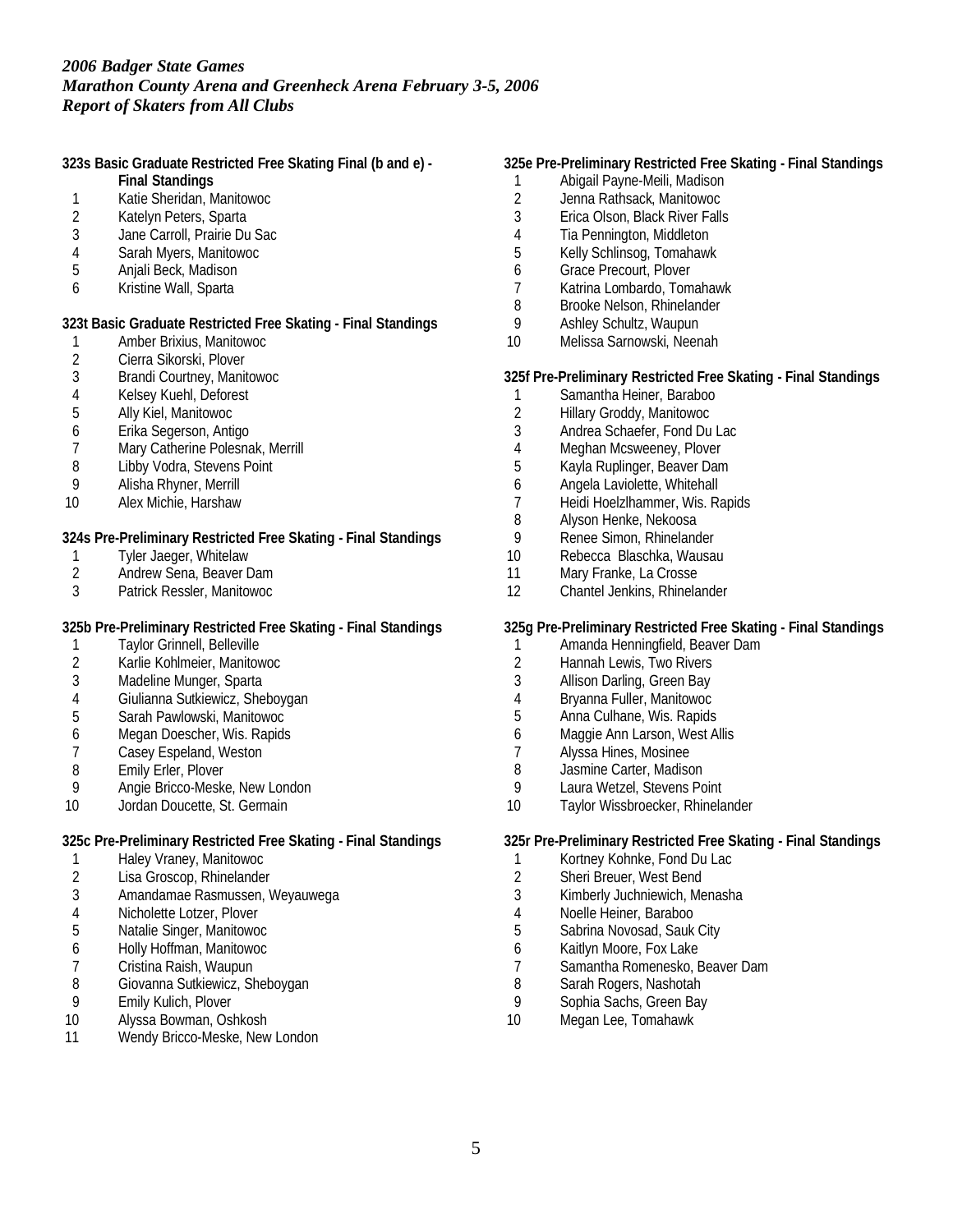**325s Pre-Preliminary Restricted Free Skating Final (b, e, and g)**

- **Final Standings**
- 1 Taylor Grinnell, Belleville<br>2 Amanda Henningfield, Be
- 2 Amanda Henningfield, Beaver Dam<br>3 Madeline Munger. Sparta
- Madeline Munger, Sparta
- 4 Abigail Payne-Meili, Madison<br>5 Karlie Kohlmeier, Manitowoc
- 5 Karlie Kohlmeier, Manitowoc
- 6 Hannah Lewis, Two Rivers
- 7 Jenna Rathsack, Manitowoc
- 8 Allison Darling, Green Bay
- 9 Erica Olson, Black River Falls

**325t Pre-Preliminary Restricted Free Skating Final (c and f) -**

- **Final Standings**
- 1 Samantha Heiner, Baraboo<br>2 Halev Vranev, Manitowoc
- 2 Haley Vraney, Manitowoc
- 3 Lisa Groscop, Rhinelander
- 4 Hillary Groddy, Manitowoc
- 5 Andrea Schaefer, Fond Du Lac
- 6 Amandamae Rasmussen, Weyauwega

**325x Pre-Preliminary Restricted Free Skating - Final Standings**

- 1 Laura Heisel, Beloit<br>2 Marcie Schwengel.
- 2 Marcie Schwengel, Milwaukee

**326t Preliminary Restricted Free Skating - Final Standings**

- 1 Christian Erwin, Elm Grove<br>2 James Roberge, Rice Lake
- James Roberge, Rice Lake

**327b Preliminary Restricted Free Skating - Final Standings**

- 1 Marguerite Diaz, Lake Mills
- 2 Cayley Reif, Stoughton
- 3 Kayli Ogstad, Wausau
- 4 Kelsey Brovan, Chippewa Falls
- 5 Rachel Ostrander, Rhinelander
- 6 Alyssa Olund, Merrill
- Savannah Mooney, Eau Claire
- 8 Amelia Stranz, Weston

**327c Preliminary Restricted Free Skating - Final Standings**

- 1 Jessica Scott, Manitowoc<br>2 Tracy Wehrmann. Howard
- Tracy Wehrmann, Howards Grove
- 3 Stephanie Greenseth, Chippewa Falls
- 4 Catherine Jacobson, Wausau
- 5 Jolene Lodel, Manitowoc
- 6 Stephanie Seebruck, Wis. Rapids
- 7 Elizabeth Heil, Medford<br>8 Molly Haferman, Chipper
- 8 Molly Haferman, Chippewa Falls<br>9 Adrianne Mcginnis, Cadott
- 9 Adrianne Mcginnis, Cadott<br>10 Kelsev Trachte, Rhinelande
- Kelsey Trachte, Rhinelander
- 11 Alicia Nelson, Mosinee

### **327e Preliminary Restricted Free Skating - Final Standings**

- 1 Cassie Hoger, Sugar Camp
- 2 Anne Marie Misey, Milwaukee<br>3 Sabrina Rapisarda, Manitowoc
- 3 Sabrina Rapisarda, Manitowoc
- 4 Rebekah Meyer, Fond Du Lac
- 5 Christina Blomquist, Onalaska
- 6 Alysa Sadowski, Beaver Dam
- 7 Dawn Kennedy, Mosinee
- 8 Jessica Weindling, Appleton

**327f Preliminary Restricted Free Skating - Final Standings**

- 1 Megan Hoffman, Manitowoc<br>2 Lauren Verch, Manitowoc
- 2 Lauren Verch, Manitowoc<br>3 Lisa Fillingame, Madison
- Lisa Fillingame, Madison
- 4 Jessica Zastrow, Wausau
- 5 Corissa Karstaedt, Manitowoc
- 6 Megan Nault, Deforest
- 7 Kirsten Lewis, Sheboygan
- 8 Kendra Schellin, Mosinee
- 9 Dezarae Habeck, Tomahawk
- 10 Katelyn Birringer, Manitowoc
- 11 Ellen Devendorf, Black River Falls
- 12 Brianna Bittner, Mosinee

### **327g Preliminary Restricted Free Skating - Final Standings**

- 1 Alisha Markee, Janesville<br>2 Ashley Amato, Manitowoc
- 2 Ashley Amato, Manitowoc<br>3 Samantha Rosling, Wis. Ra
- Samantha Rosling, Wis. Rapids
- 4 Allison Mcginnis, Cadott<br>5 Emily Boldt, Waupun
- 5 Emily Boldt, Waupun
- 6 Danielle Teske, Merrill
- 7 Lindsey Hutchison, Waupun
- 8 Christy Niles, Beaver Dam
- 9 Christa Jones, Sheboygan
- 10 Alexandra Odonnell, Weston
- 11 Emily Clingan, Madison
- 12 Michelle Williams, Medford

**327r Preliminary Restricted Free Skating - Final Standings**

- 1 Alexis Schmitt, Waupun
- 2 Vanessa Niemczyk, Eagle River
- 3 Alexis Hahn, Mosinee
- **327s Preliminary Restricted Free Skating Final (b and e) Final Standings**
- 1 Marguerite Diaz, Lake Mills<br>2 Cassie Hoger, Sugar Camp
- Cassie Hoger, Sugar Camp
- 3 Cayley Reif, Stoughton<br>4 Anne Marie Misey, Milw
- 4 Anne Marie Misey, Milwaukee<br>5 Sabrina Rapisarda, Manitowoc
- 5 Sabrina Rapisarda, Manitowoc
- 6 Kayli Ogstad, Wausau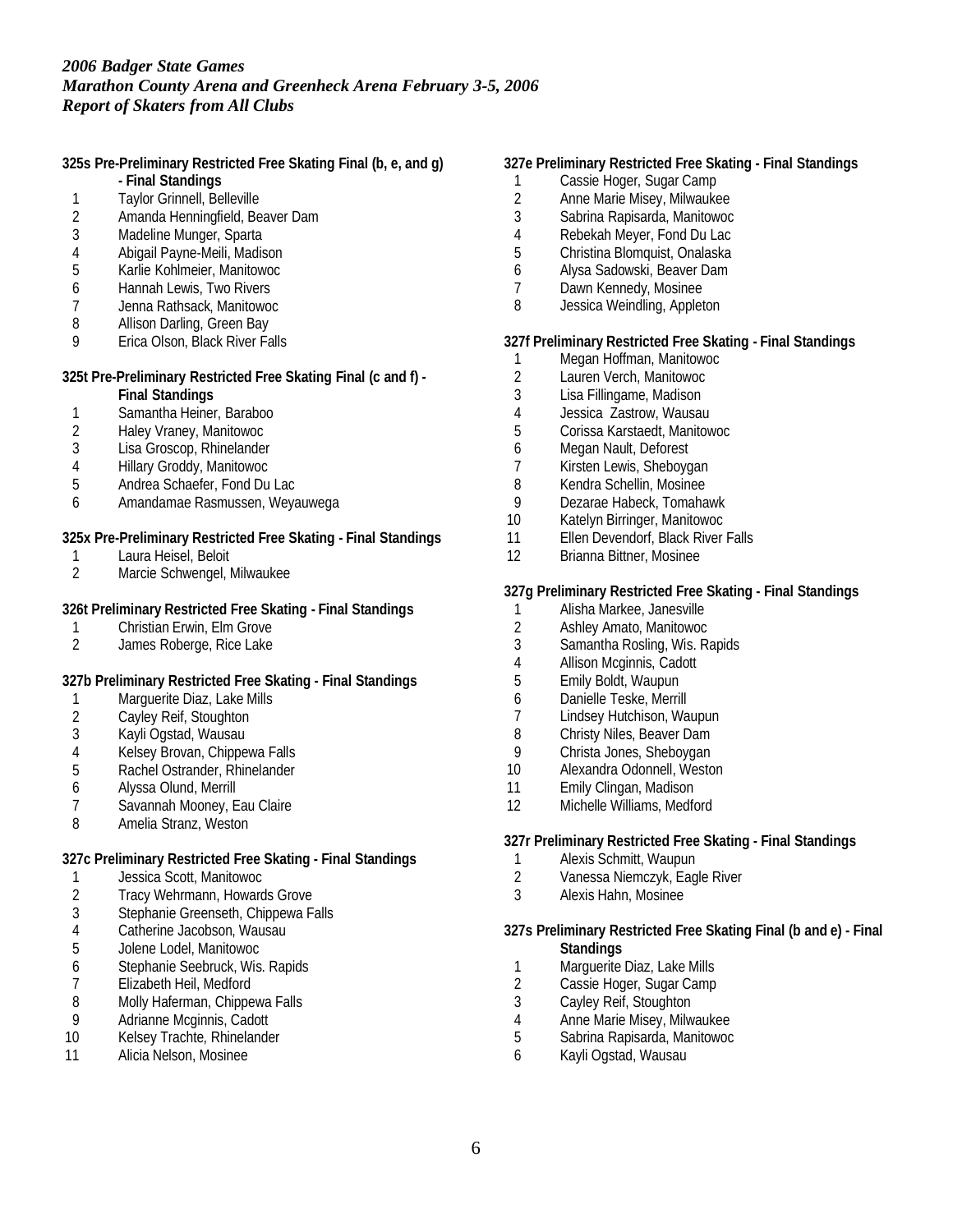**327t Preliminary Restricted Free Skating Final (c, f, and g) - Final Standings**

- 
- 1 Jessica Scott, Manitowoc<br>2 Samantha Rosling, Wis, R Samantha Rosling, Wis. Rapids
- 3 Megan Hoffman, Manitowoc
- 
- 4 Lauren Verch, Manitowoc 5 Alisha Markee, Janesville
- 6 Tracy Wehrmann, Howards Grove
- 7 Ashley Amato, Manitowoc
- 8 Lisa Fillingame, Madison
- 9 Stephanie Greenseth, Chippewa Falls

**327x Preliminary Restricted Free Skating - Final Standings**

- 1 Kati Matyka, Dane
- 2 Carri Hale, Madison<br>3 Jean Calzavara-Uhlr
- 3 Jean Calzavara-Uhlmann, Oregon
- 4 Heather Zimmerman, Antigo<br>5 Heidi Zimmerman, Antigo
- 5 Heidi Zimmerman, Antigo
- 6 Jeanne Scheinoha, Manitowoc

**329t Pre-Juvenile Restricted Free Skating - Final Standings**

- 1 Karlie Hamilton, Manitowoc<br>2 Elizabeth Vallis, Manitowoc
- 2 Elizabeth Vallis, Manitowoc
- 3 Cassie Johnston, Manitowoc
- 4 Brianna Decker, Mcfarland<br>5 Kristin Heinecke, Nekoosa
- 5 Kristin Heinecke, Nekoosa
- 6 Kassandra Scott, Sheboygan
- Kirsty Hamilton, Manitowoc
- 8 Randi Calzavara, Oregon<br>9 Alexandria Gallager, Wis.
- Alexandria Gallager, Wis. Rapids
- 10 Jessie Hoelzlhammer, Wis. Rapids
- 11 Shanna Heckendorf, Wausau
- 12 Janelle Gokey, Mosinee

# **331t Juvenile Restricted Free Skating - Final Standings**

- 1 Hilary Clausius, Sun Prairie<br>2 Allie Hickman, Presque Isle
- 2 Allie Hickman, Presque Isle
- 3 Christine Keeffer, Plover
- 4 Breanna Drewek, Stevens Point<br>5 Maura Kudronowicz, Mosinee
- 5 Maura Kudronowicz, Mosinee
- 6 Celie Koth, Tomahawk
- 7 Laura Burt, Marshfield
- 8 Kaitlin Statz, Wausau

**331x Juvenile Restricted Free Skating - Final Standings**

- $\frac{1}{2}$
- 2 Cheri Perkins, West Allis
- 3 a

### **333t Intermediate Restricted Free Skating - Final Standings**

- 1 Keren Nass, Manitowoc<br>2 Alexzandra Stieber, Wau
- 2 Alexzandra Stieber, Wausau<br>3 Leandra Verhulst, Dane
- Leandra Verhulst, Dane
- 4 Sydney Pendergast, Minocqua
- 5 Jamie Leist, Manitowoc
- **334s Basic Graduate Unrestricted Free Skating Final**
	- **Standings**
- 1 Kevin Lee, Madison

#### **335b Basic Graduate Unrestricted Free Skating - Final Standings**

- 1 Jennifer Lauby, Marshall
- 
- 2 Elida White, Beaver Dam<br>3 Megan Moore, Fox Lake Megan Moore, Fox Lake
- 
- 4 Courtney Gowan, Weston<br>5 Elise Ordemann, Merrill 5 Elise Ordemann, Merrill
- 6 Evan Wirsbinski, Mosinee
- 7 Victoria Jensen, Granton

# **335e Basic Graduate Unrestricted Free Skating - Final**

- **Standings**
- 1 Lauren Johnson, Madison
- 2 Emily Jakusz, Stevens Point<br>3 Jessica Carlson, Madison
- Jessica Carlson, Madison
- 4 Kandice Sanders, Beaver Dam<br>5 Shawna Fortuna, Sparta
- 5 Shawna Fortuna, Sparta
- 6 Micaela Haupert, Plover
- Kelsey Shepard, Appleton
- 8 Holly Liebenow, Waupun
- 9 Morgan Stechner, Hartland

**335r Basic Graduate Unrestricted Free Skating - Final**

- **Standings**
- 1 Grace Hoger, Sugar Camp<br>2 Kejana Rucks. Fond Du Lac
- Keiana Rucks, Fond Du Lac
- 3 Tessa Arendt, Wis. Rapids
- 4-TIE Danielle Lewis, Fond Du Lac
- 4-TIE Elyssa Kraeger, Weston
- 6 Maura Montgomery, De Pere
- 7 Taylor Brown, Waupun
- 8 Stephanie Sykes, Fremont

**335s Basic Graduate Unrestricted Free Skating Final (b and e) -**

- **Final Standings**
- 1 Lauren Johnson, Madison
- 2 Jennifer Lauby, Marshall<br>3 Jessica Carlson, Madison
- Jessica Carlson, Madison
- 4 Megan Moore, Fox Lake<br>5 Emily Jakusz, Stevens Po
- 5 Emily Jakusz, Stevens Point
- 6 Elida White, Beaver Dam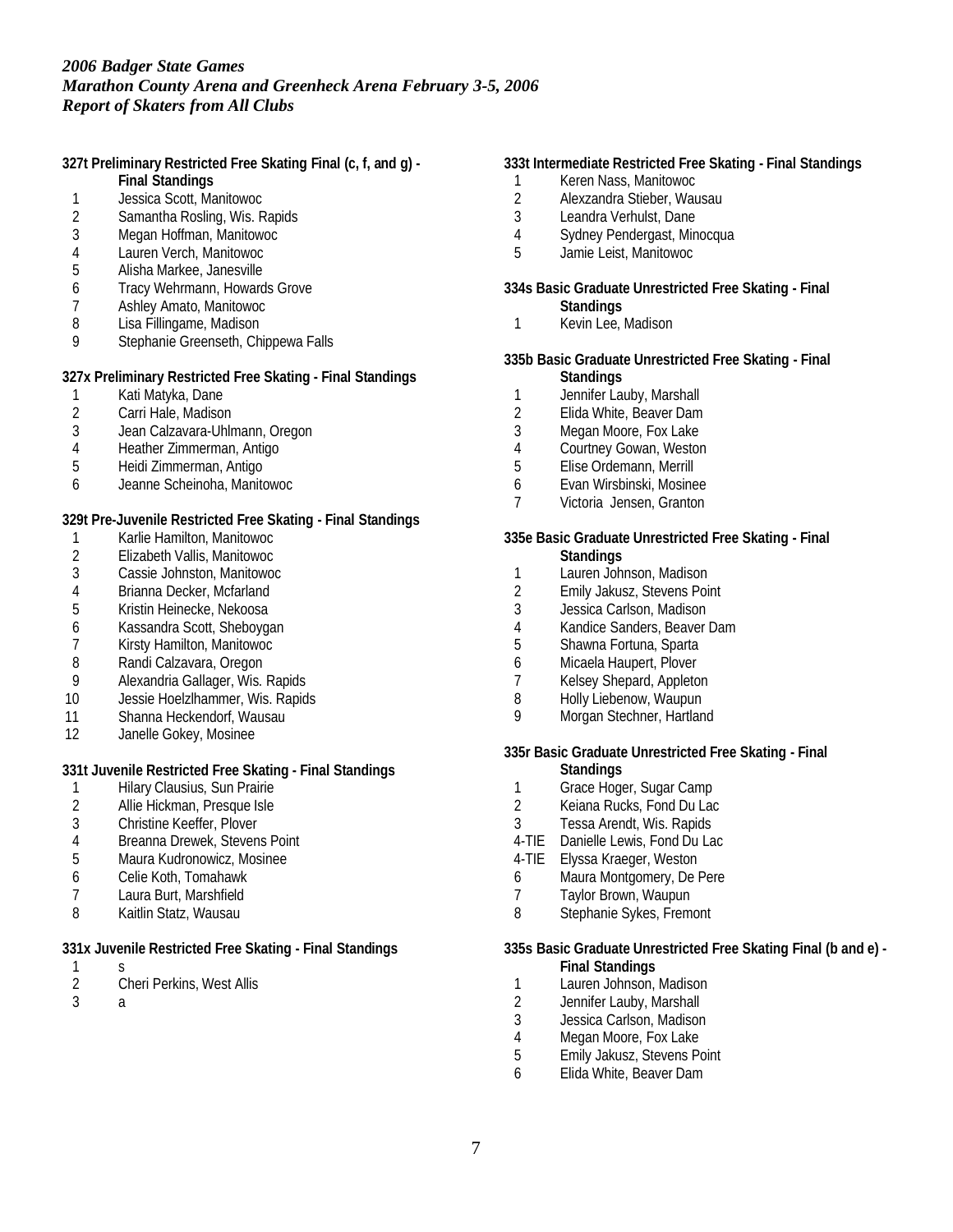**335t Basic Graduate Unrestricted Free Skating - Final**

- **Standings**
- 1 Jenna Mills, La Crosse<br>2 Kavla Branton, Columbi 2 Kayla Branton, Columbus
- 3 Amber Rehberg, Stevens Point
- 
- 4 Katie Resch, Plover<br>5 Chevenne Knipper, R 5 Cheyenne Knipper, Plover
- 6 Brianna Lane, Stevens Point
- 7 Kate Meer, Stevens Point
- 8 Abby Phillip, Plover
- 
- 9 Katie Harvey, Merrill<br>10 Marissa Gregory, Mo Marissa Gregory, Mosinee
- 11 Jessica Wierzba, Custer
- 12 Brooke Hartwig, Merrill

# **337b Pre-Preliminary Unrestricted Free Skating - Final**

- **Standings**
- 1 Leah Johnson, Merrill<br>2 Shala Brehm, Beaver
- 2 Shala Brehm, Beaver Dam
- 3 Ashley Luginbuhl, Verona
- 4 Sydney Harris, Merrill<br>5 Erin Damato, Wausau
- Erin Damato, Wausau
- 6 Alicia Nelson, Beaver Dam
- Mary Hackman, Janesville
- 8 Danielle Mueth, Arbor Vitae<br>9 Kelsev Peterson, Black Rive
- 9 Kelsey Peterson, Black River Falls<br>10 Rachel Powers, Brookfield
- Rachel Powers, Brookfield
- 11 Sarah Heil, Medford
- 12 Ellie Jenquin, Green Bay
- **337c Pre-Preliminary Unrestricted Free Skating Final**
	- **Standings**
- 1 Kristin Munger, Sparta<br>2 Amanda Kievet, Stever
- 2 Amanda Kievet, Stevens Point
- 3 Olivia Hinze, Lodi
- 4 Jeanette Decker, Mcfarland<br>5 Katie Bauer. Ogdensburg
- 5 Katie Bauer, Ogdensburg
- 6 Keri Ryan, La Crosse
- 7 Alisha Raabe, Plover<br>8 Kendra Moscinski, Ste
- 8 Kendra Moscinski, Stevens Point
- 9 Bridget Staberg, West Salem
- 10 Melissa Pfingsten, Merrill
- **337e Pre-Preliminary Unrestricted Free Skating Final Standings**
	- 1 Courtney Dudgeon, Sun Prairie<br>2 Corrie Lee. Madison
	- Corrie Lee, Madison
	- 3 Alexandra Breitzman, Columbus
	- 4 Bryanna Sanders, Beaver Dam<br>5 Katie Lippe, Fredonia
	- Katie Lippe, Fredonia
	- 6 Courtney Petersen, Madison
	- 7 Taylor Pulchinski, Rudolph
- 8 Elise Flottmeyer, La Crosse
- 9 Colette Cooper, Mequon<br>10 Sophie Rzchowski, Madis
- Sophie Rzchowski, Madison
- 11 Haley Nordeen, La Crosse
- 12 Eden Armstrong, Manitowoc
- **337f Pre-Preliminary Unrestricted Free Skating Final Standings**
- 1 Angela Michalski, Milwaukee
- 2 Hannah Hurtenbach, Stoughton
- 3 Heather Giemza, Milwaukee
- 
- 4 Emily Noon, Juneau
- 5 Sarah Millholland, Verona
- 6 Patrice Suplicki, Stevens Point<br>7 Shelby Schneider, Waupun
- Shelby Schneider, Waupun
- 8 Samantha Archer, West Bend
- **337g Pre-Preliminary Unrestricted Free Skating Final Standings**
- 1 Tiffany Herman, Manitowoc<br>2 Ariel Arneson. Waunakee
- 2 Ariel Arneson, Waunakee<br>3 Mikayla Musack, Stevens
- Mikayla Musack, Stevens Point
- 4 Brittany Bauer, Ogdensburg<br>5 Meaghan Montgomery, De P
- Meaghan Montgomery, De Pere
- 6 Mackenzie Bauhs, Mcfarland
- 7 Natalie Kirst, Madison<br>8 Miranda Brickner, Mer
- Miranda Brickner, Merrill
- 9 Molly Przybylski, Stevens Point
- 10 Laura Nagel, Stevens Point
- 11 Chelsea Norquay, Monticello
- **337r Pre-Preliminary Unrestricted Free Skating Final Standings**
- 1 Emily Maritato, Germantown
- 2 Allie Bolgrihn, Sun Prairie
- 3 Ellie Schaap, Lodi
- 4 Jane Zhang, Madison<br>5 Brianne Winkelmann.
- 5 Brianne Winkelmann, Eau Claire
- 6 Marissa Herman, Madison
- 7 Rachel Lenz, Greenville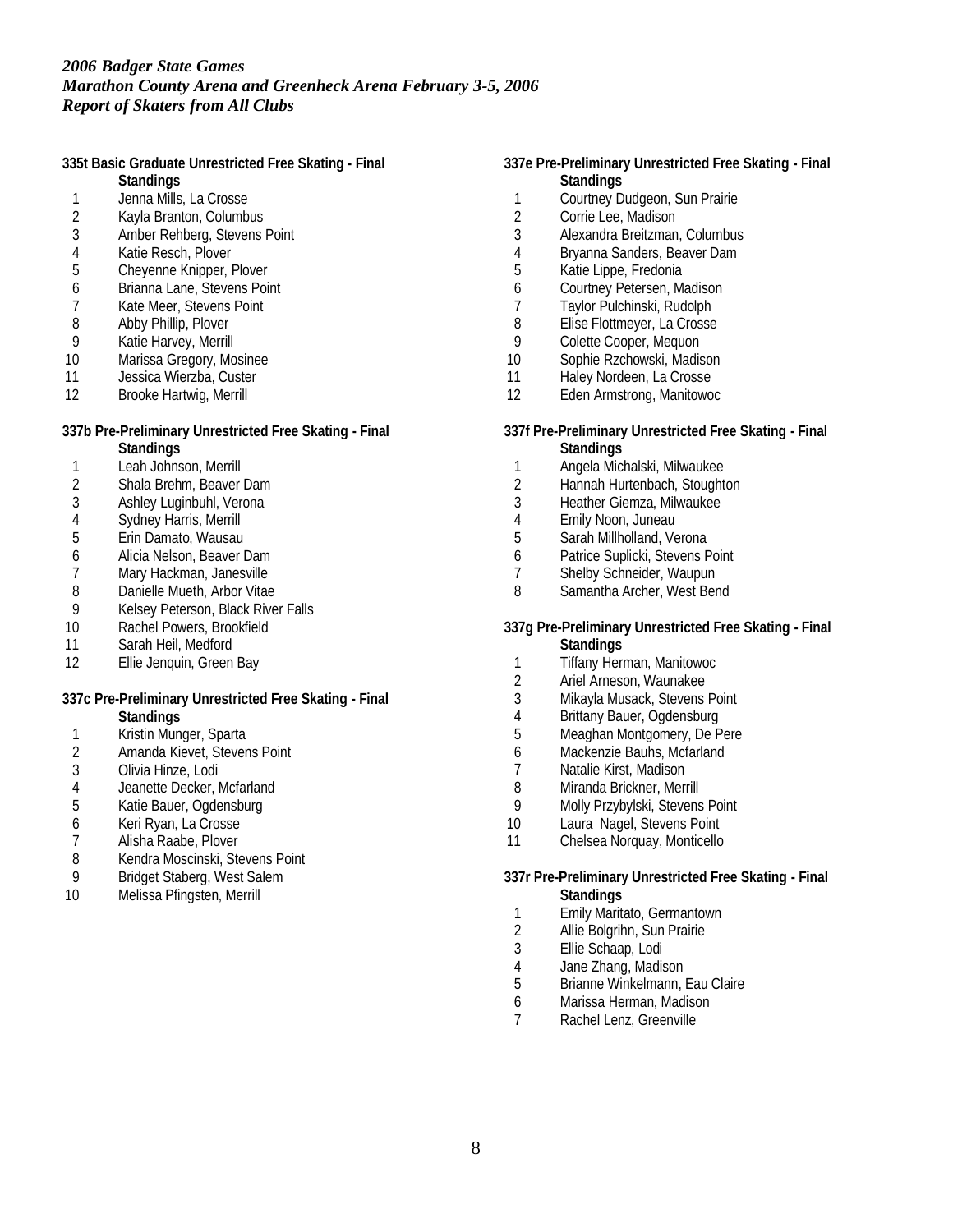**337s Pre-Preliminary Unrestricted Free Skating Final (b and e) -**

- **Final Standings**
- 1 Alexandra Breitzman, Columbus<br>2 Shala Brehm. Beaver Dam
- 2 Shala Brehm, Beaver Dam
- 3 Corrie Lee, Madison
- 4 Courtney Dudgeon, Sun Prairie<br>5 Leah Johnson. Merrill
- Leah Johnson, Merrill
- 6 Ashley Luginbuhl, Verona

**337t Pre-Preliminary Unrestricted Free Skating Final (c, f, and**

- **g) Final Standings**
- 1 Angela Michalski<br>2 Amanda Kievet
- 2 Amanda Kievet<br>3 Ariel Arneson
- Ariel Arneson
- 4 Hannah Hurtenbach<br>5 Heather Giemza
- **Heather Giemza**
- 6 Kristin Munger<br>7 Tiffany Herman
- 7 Tiffany Herman
- 8 Mikayla Musack
- 9 Olivia Hinze
- **337x Pre-Preliminary Unrestricted Free Skating Final Standings**
- 1 Suzette Chance, Richfield
- 2 Joan Pepin, Racine

**338t Preliminary Unrestricted Free Skating - Final Standings**

- 1 Joey Jadryev, Madison
- 2 Josh Sturm, Wausau

**339c Preliminary Unrestricted Free Skating - Final Standings**

- 1 Hope Pavela, Stoddard<br>2 Margaret Scheidegger, 9
- 2 Margaret Scheidegger, Sun Prairie
- 3 Calli Wachowski, Two Rivers
- 4 Nichole Ott, Franklin<br>5 Erin Lunt. Plover
- 5 Erin Lunt, Plover
- 6 Kelly Machmeier, Middleton
- 7 Colleen Reid, Stevens Point<br>8 Cassandra Holtz, Columbus
- Cassandra Holtz, Columbus
- 9 Hilarie Carlson, Eau Claire

**339f Preliminary Unrestricted Free Skating - Final Standings**

- 1 Nicole Kraft, Beaver Dam<br>2 Melissa Tatro, Stevens Po
- Melissa Tatro, Stevens Point
- 3 Michelle Bush, Milwaukee
- 4 Madeleine Henning, Doylestown<br>5 Cherith Zanghi, Beaver Dam
- 5 Cherith Zanghi, Beaver Dam
- 6 Mikala Drewek, Stevens Point
- 7 Devan Vossekuil, Waupun<br>8 Samantha Hartgerink, Wau
- 8 Samantha Hartgerink, Waupun<br>9 Stephanie Mertes. Wis. Rapids
- Stephanie Mertes, Wis. Rapids
- 10 Brooke Borelli, Merrill

### **339r Preliminary Unrestricted Free Skating - Final Standings**

- 1 Emily Soto, Fond Du Lac<br>2 Stephanie Cheng, Westor
- Stephanie Cheng, Weston

### **339s Preliminary Unrestricted Free Skating - Final Standings**

- 1 Tara Lorenz, Wausau<br>2 Mollie Patzke, Fitchbu
- 2 Mollie Patzke, Fitchburg<br>3 Victoria Chance, Richfield
- Victoria Chance, Richfield
- 4 Kaylee Weycker, Kaukauna<br>5 Jessalvn Peterson, Chippew
- Jessalyn Peterson, Chippewa Falls
- 6 Cassi Brucker, Waunakee
- 7 Madeline Faust, De Pere<br>8 Caitlin Wachowski. Two R
- Caitlin Wachowski, Two Rivers
- **339t Preliminary Unrestricted Free Skating Final (c and f) Final Standings**
- 1 Nicole Kraft, Beaver Dam
- 2 Michelle Bush, Milwaukee
- 3 Calli Wachowski, Two Rivers
- 4 Hope Pavela, Stoddard
- 5 Melissa Tatro, Stevens Point
- 6 Margaret Scheidegger, Sun Prairie

### **341s Pre-Juvenile Unrestricted Free Skating - Final Standings**

- 1 Lexis Verhulst, Dane<br>2 Stevie Schuessler, W
- 2 Stevie Schuessler, Wausau<br>3 Alexi Arneson. Waunakee
- 3 Alexi Arneson, Waunakee
- 4 Cora Cooley, Waukesha
- 5 Angela Krueger, Eau Claire
- 6 Lacey Meinel, Weston
- 7 Lauren Schwalenberg, Plymouth
- 8 Colleen Howe, Oneida<br>9 Hannah Krueger, Wauy
- Hannah Krueger, Wauwatosa
- 10 Chelsea Bennett, Altoona
- 11 Maggie Hausmann, Cedarburg
- 12 Caroline Mccormick, Oregon
- 13 Betsy Torkelson, Black River Falls

**341t Pre-Juvenile Unrestricted Free Skating - Final Standings**

- 1 Helen Drews, Fox Lake
- 2 Kariann Haluska, Stevens Point
- 3 Michelle Sawaya, La Crosse
- 4 Audrey Becker, Stoddard
- 5 Kylie Inda, Onalaska
- 6 Katie Radcliffe, Oregon
- 7 Mckenna Powell, Merrillan<br>8 Kiersten Hare, Lomira
- Kiersten Hare, Lomira
- 9 Corry Hancock, La Crosse
- 10 Erin Mclaughlin, Eau Claire
- 11 Haley Christensen, Chippewa Falls
- 12 Bethany Haeft, Waupun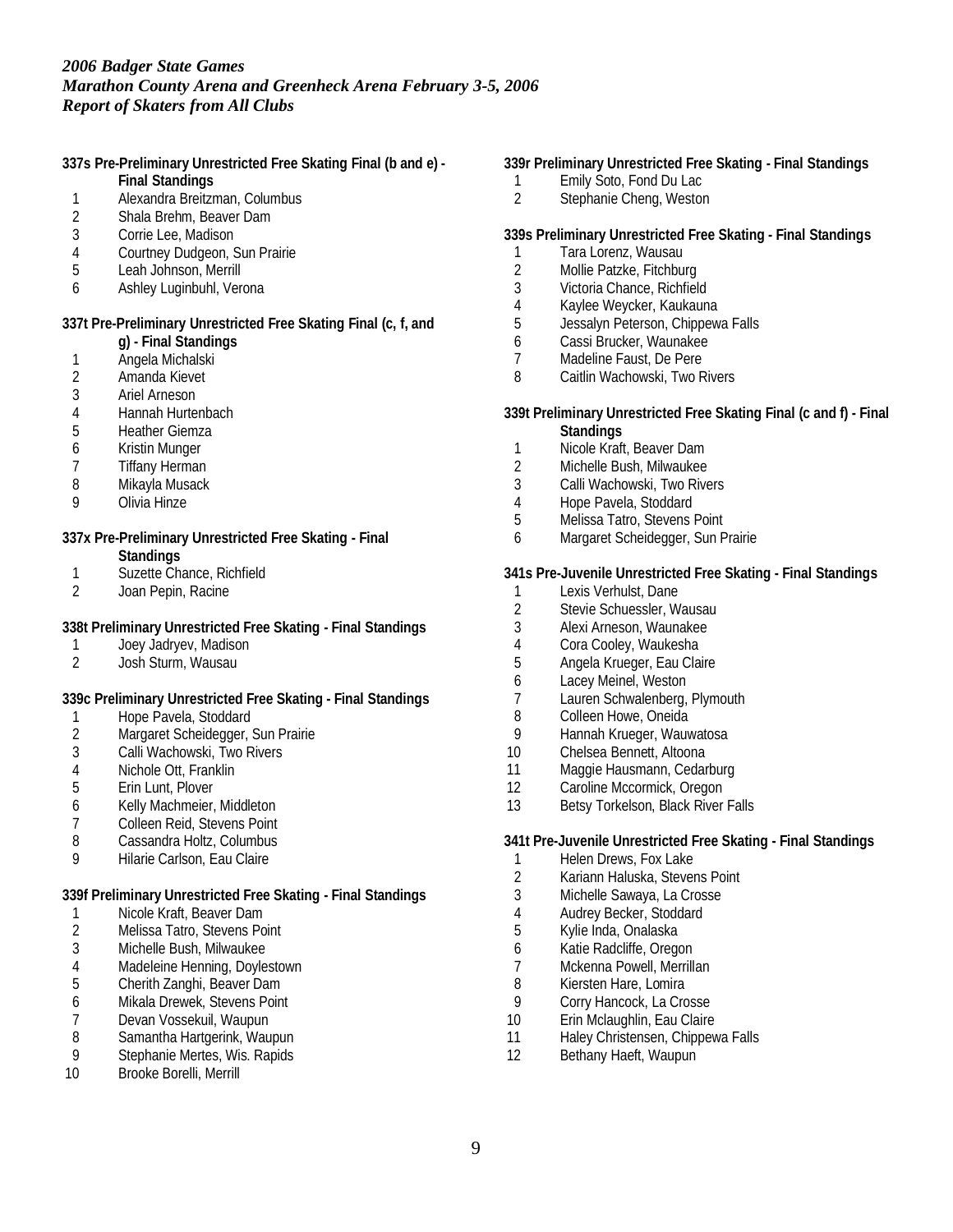**342t Juvenile Unrestricted Free Skating - Final Standings**

- 1 s
- $\begin{array}{ccc} 2 & & a \\ 3 & & \text{Tr} \end{array}$ 3 Travis Bergeson, Medford
- **343s Juvenile Unrestricted Free Skating Final Standings**
- 1 Katelyn Smecko, Madison
- 2 Alexandra Wray, Wauwatosa
- 3 Andrea Thompson, Wausau

# **343t Juvenile Unrestricted Free Skating - Final Standings**

- 1 Stephanie Tucker, La Crosse<br>2 Jena Trones, Mondovi
- 2 Jena Trones, Mondovi<br>3 Jessica Gross, Green B
- Jessica Gross, Green Bay
- 4 Nicole Chiang, Madison<br>5 Leah Justison, Appleton
- Leah Justison, Appleton
- 6 Kelsey Gross, Stevens Point

**345s Intermediate Unrestricted Free Skating - Final Standings**

- 1 Menuxee Vue, Eau Claire
- 2 Rachel Gilbertson, Waunakee

**345t Intermediate Unrestricted Free Skating - Final Standings**

- 1 Alyssa Reder, Superior<br>2 Leah Olinyk, Wis. Rapid
- 2 Leah Olinyk, Wis. Rapids
- 3 Brenna Stoltenberg, Oregon<br>4 Katie Zganiar, Meguon
- 4 Katie Zganjar, Mequon<br>5 Jennifer Lemminger. We
- 5 Jennifer Lemminger, West Bend
- 6 Taylor Galarnyk, Eau Claire<br>7 Abby Perrino, Janesville
- Abby Perrino, Janesville
- 8 Heather Johnson, Eau Claire
- 9 Emily Dehmer, Black River Falls
- 10 Julia Swanke, Beaver Dam

**345x Intermediate Unrestricted Free Skating - Final Standings**

- 
- $\frac{1}{2}$ 2 Kimberly Trate, Milwaukee
- 3 s
- **347t Novice Unrestricted Free Skating Final Standings**
- 1 Caitlin Birrenkott, Plover<br>2 Jessica Mueller. Wauwat
- Jessica Mueller, Wauwatosa
- 3 Elizabeth Hady, Hartland
- 4 Katherine Lotzer, Plover
- 5 Alysha Burt, Marshfield
- 6 Nikki Michaels, Minocqua
- 7 Veronica Radloff, Madison
- 8 Lauren Vermillion, Stevens Point
- 9 Reanna Blaubach, Wausau

## **347x Novice Unrestricted Free Skating - Final Standings**

- 1 Allison Brown, Sheboygan Falls
- 2 x

# **349t Junior Unrestricted Free Skating - Final Standings**

- 1 Rebecca Lemminger, West Bend<br>2 Trude Renwick, Waunakee
- 2 Trude Renwick, Waunakee

## **351t Senior Unrestricted Free Skating - Final Standings**

- 1 Ann Kosmoski, Wis. Rapids<br>2 Amanda Voigt. Fond Du Lac
- 2 Amanda Voigt, Fond Du Lac

# **351x Senior Unrestricted Free Skating - Final Standings**

- 1 Lindsay Schrader, Stevens Point
- 2 s
- 3 a

# **356b Bronze Interpretive Free Skating - Final Standings**

- 1 Markie Pasternak, De Pere<br>2 Mary Hackman, Janesville
- Mary Hackman, Janesville
- 3 Micaela Haupert, Plover
- 4 Jenna Towers, Hazelhurst
- 5 Elizabeth Kolanczyk, Two Rivers
- 6 Sarah Myers, Manitowoc
- 7 Angie Bricco-Meske, New London

# **356e Bronze Interpretive Free Skating - Final Standings**

- 1 Erin Damato, Wausau
- 2 Courtney Petersen, Madison<br>3 Sophie Rzchowski, Madison
- 3 Sophie Rzchowski, Madison
- 4 Sophia Bensen, Woodruff<br>5 Jordan Doucette, St. Germ
- 5 Jordan Doucette, St. Germain
- 6 Kelsey Peterson, Black River Falls
- 7 Giulianna Sutkiewicz, Sheboygan
- 8 Sarah Przybylski, Stevens Point

**356r Bronze Interpretive Free Skating - Final Standings**

- 1 Ellie Schaap, Lodi
- 2 Brianne Winkelmann, Eau Claire<br>3 Grace Hoger, Sugar Camp
- Grace Hoger, Sugar Camp
- 4 Madelaine Trewin, New London
- 5 Kimberly Juchniewich, Menasha
- 6 Stephanie Sykes, Fremont
- 7 Marissa Herman, Madison
- 8 Jane Zhang, Madison

### **356s Bronze Interpretive Free Skating Final (b and e) - Final Standings**

- 1 Mary Hackman, Janesville
- 2 Markie Pasternak, De Pere<br>3 Erin Damato, Wausau
- 3 Erin Damato, Wausau
- 4 Sophie Rzchowski, Madison<br>5 Micaela Haupert, Plover
- Micaela Haupert, Plover
- 6 Courtney Petersen, Madison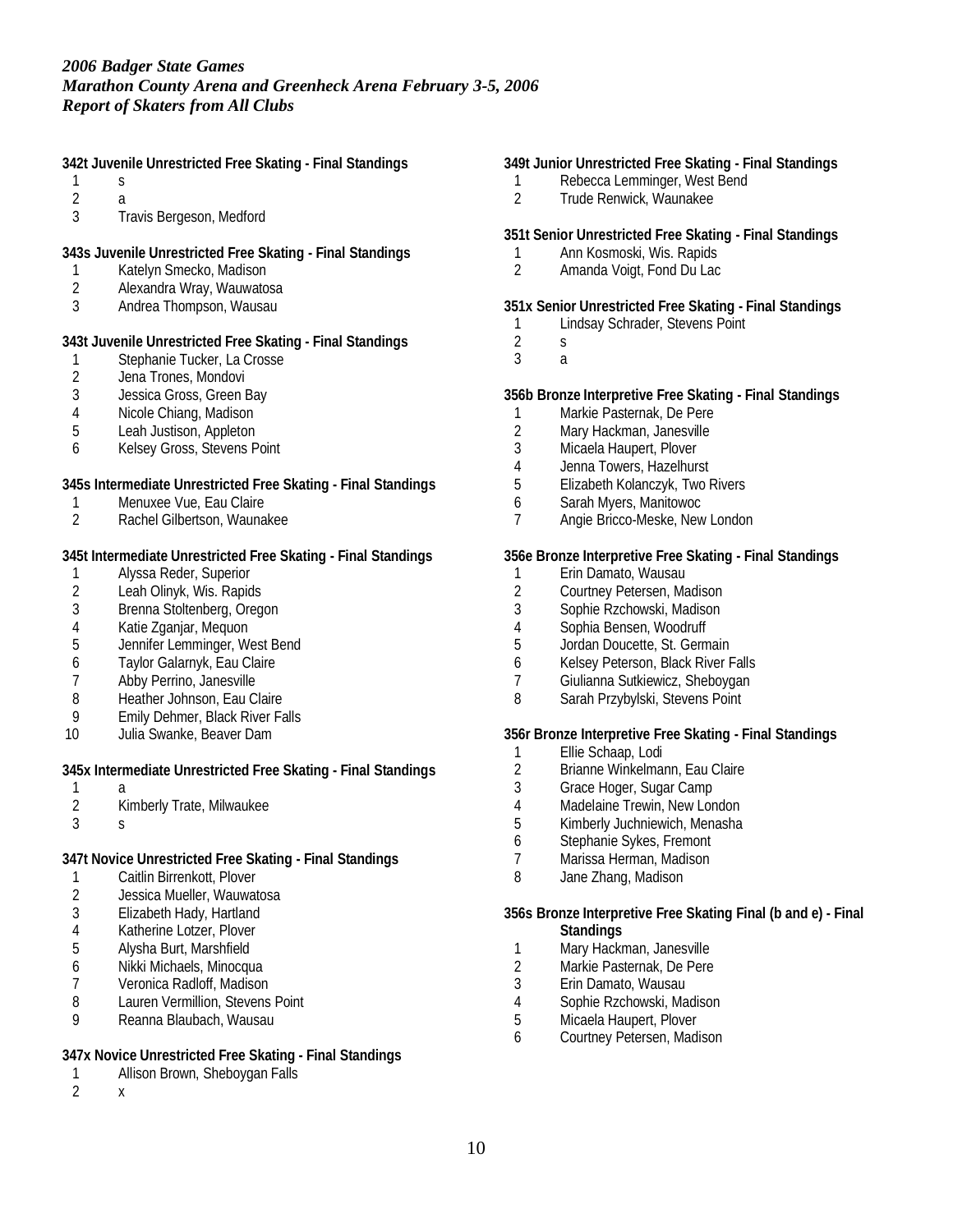**356t Bronze Interpretive Free Skating - Final Standings**

- 1 Jenna Mills, La Crosse<br>2 Brittany Bauer, Ogdens
- 2 Brittany Bauer, Ogdensburg<br>3 Olivia Hinze, Lodi
- 3 Olivia Hinze, Lodi
- 4 Mikayla Musack, Stevens Point<br>5 Christian Erwin, Elm Grove
- 5 Christian Erwin, Elm Grove
- 6 Katie Bauer, Ogdensburg
- 7 Jeanette Decker, Mcfarland
- 8 Nicholette Lotzer, Plover<br>9 Chelsea Norguay, Montic
- Chelsea Norquay, Monticello
- 10 Alexandria Farrington, Whitefish Bay
- 11 Cheyenne Knipper, Plover

**356x Bronze Interpretive Free Skating - Final Standings**

- 1 Marcie Schwengel, Milwaukee<br>2 Skater
- **Skater**

**357s Silver Interpretive Free Skating - Final Standings**

- 1 Lexis Verhulst, Dane<br>2 Hannah Krueger, War
- 2 Hannah Krueger, Wauwatosa
- 3 Lacey Meinel, Weston
- 4 Alexi Arneson, Waunakee<br>5 Kaylee Weycker, Kaukaun
- 5 Kaylee Weycker, Kaukauna
- 6 Maggie Hausmann, Cedarburg
- 7 Colleen Howe, Oneida<br>8 Mollie Patzke, Fitchburg
- 8 Mollie Patzke, Fitchburg<br>9 Alexandria Gallager. Wis
- Alexandria Gallager, Wis. Rapids
- 10 Caitlin Wachowski, Two Rivers

**357t Silver Interpretive Free Skating - Final Standings**

- 1 Kylie Inda, Onalaska
- 2 Colleen Reid, Stevens Point
- 3 Margaret Scheidegger, Sun Prairie
- 4 Hope Pavela, Stoddard
- 5 Jessica Gross, Green Bay
- 6 Amanda Erickson, Wis. Dells<br>7 Kiersten Hare. Lomira
- Kiersten Hare, Lomira
- 
- 8 Christine Keeffer, Plover<br>9 Randi Calzavara, Oregor 9 Randi Calzavara, Oregon
- 10 James Roberge, Rice Lake
- 11 Celie Koth, Tomahawk
- 12 Kirsty Hamilton, Manitowoc
- 13 Molly Przybylski, Stevens Point
- 14 Calli Wachowski, Two Rivers
- 15 Jessie Hoelzlhammer, Wis. Rapids

### **358t Gold Interpretive Free Skating - Final Standings**

- 1 Kaitlin Statz, Wausau<br>2 Brenna Stoltenberg, C
- 2 Brenna Stoltenberg, Oregon<br>3 Audrey Becker, Stoddard
- Audrey Becker, Stoddard
- 4 Katie Zganjar, Mequon<br>5 Allie Hickman, Presque
- 5 Allie Hickman, Presque Isle
- 6 Jamie Leist, Manitowoc
- 7 Alexzandra Stieber, Wausau
- 8 Haily Rubesch, Spooner<br>9 Shelly Breuer, West Bene
- Shelly Breuer, West Bend
- 10 Elizabeth Porcari, La Crosse
- 11 Lauren Vermillion, Stevens Point
- 12 Emily Burnett, Minocqua
- 13 Leandra Verhulst, Dane

#### **359t Platinum Interpretive Free Skating - Final Standings**

- 1 Brittyni Carlson, Marathon<br>2 Caitlin Birrenkott. Plover
- 2 Caitlin Birrenkott, Plover
- 3 Andrea Galkin, Gleason
- 4 Katherine Lotzer, Plover
- 5 Trude Renwick, Waunakee

### **360s Preliminary Solo Dance - Final Standings**

- 1 Casey Espeland, Weston
- 2 Maggie Ann Larson, West Allis<br>3 Sophia Bensen, Woodruff
- 3 Sophia Bensen, Woodruff
- 4 Elise Ordemann, Merrill<br>5 Ashlev Wolosek, Wis. R.
- 5 Ashley Wolosek, Wis. Rapids
- 6 Evan Wirsbinski, Mosinee
- Dawn Kennedy, Mosinee
- 8 Alyssa Olund, Merrill
- 9 Jessica Auclair, Wis. Rapids

**360t Preliminary Solo Dance - Final Standings**

- 1 Veronica Radloff, Madison<br>2 Janelle Gokev, Mosinee
- 2 Janelle Gokey, Mosinee<br>3 Mary Catherine Polesnak
- Mary Catherine Polesnak, Merrill
- 4 Brooke Hartwig, Merrill<br>5 Amandamae Rasmusse
- 5 Amandamae Rasmussen, Weyauwega
- 6 Giovanna Sutkiewicz, Sheboygan

**360x Preliminary Solo Dance - Final Standings**

- 1 Joan Pepin, Racine<br>2 Marcie Schwengel, N
- 2 Marcie Schwengel, Milwaukee

**361s Pre-Bronze Solo Dance - Final Standings**

- 1 Anna Culhane, Wis. Rapids<br>2 Taylor Pulchinski, Rudolph
- 2 Taylor Pulchinski, Rudolph<br>3 Cassie Hoger, Sugar Camp
- Cassie Hoger, Sugar Camp
- 4 Heidi Hoelzlhammer, Wis. Rapids<br>5 Hannah Lewis. Two Rivers
- 5 Hannah Lewis, Two Rivers
- 6 Bryanna Fuller, Manitowoc<br>7 Amelia Stranz, Weston
- Amelia Stranz, Weston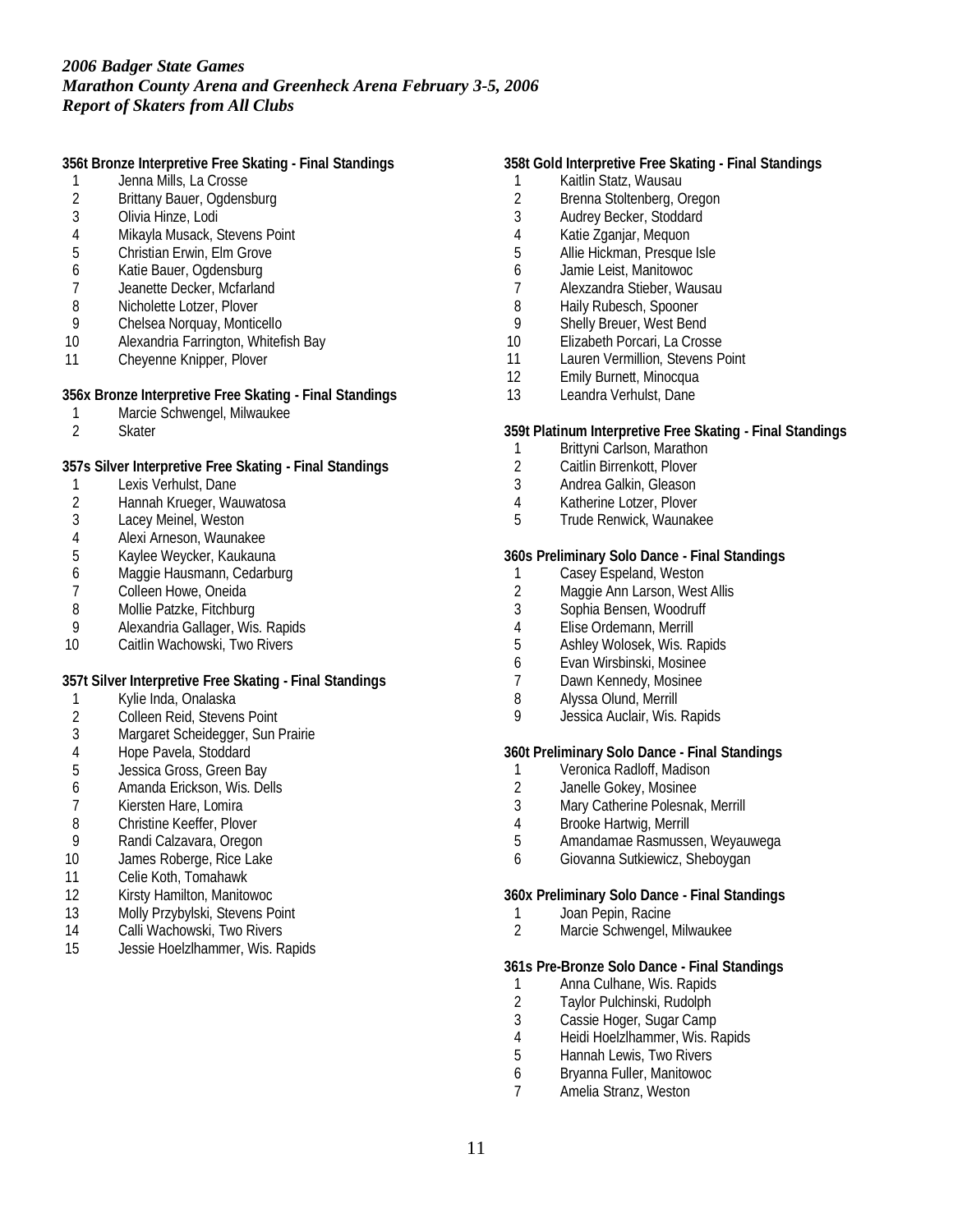**361x Pre-Bronze Solo Dance - Final Standings**

- 1 Allison Brown, Sheboygan Falls
- 2 x

**362s Bronze Solo Dance - Final Standings**

- 1 Sydney Harris, Merrill<br>2 Colleen Howe, Oneida
- Colleen Howe, Oneida
- 3 Jordan Doucette, St. Germain

**362t Bronze Solo Dance - Final Standings**

- 1 Kristin Heinecke, Nekoosa<br>2 Stephanie Seebruck, Wis. I
- 2 Stephanie Seebruck, Wis. Rapids<br>3 Alexandra Odonnell, Weston
- 3 Alexandra Odonnell, Weston
- 4 Melissa Pfingsten, Merrill
- 5 Danielle Teske, Merrill
- 6 Miranda Brickner, Merrill
- 7 Catherine Jacobson, Wausau
- 8 Rebecca Blaschka, Wausau

**363s Pre-Silver Solo Dance - Final Standings**

- 1 Alexandria Gallager, Wis. Rapids<br>2 Leah Johnson. Merrill
- 2 Leah Johnson, Merrill<br>3 Kristin Zablocki, De Pe
- 3 Kristin Zablocki, De Pere

### **363t Pre-Silver Solo Dance - Final Standings**

- 1 Devan Vossekuil, Waupun<br>2 Jessie Hoelzlhammer, Wis.
- 2 Jessie Hoelzlhammer, Wis. Rapids<br>3 Stephanie Mertes. Wis. Rapids
- Stephanie Mertes, Wis. Rapids
- 4 Maria Tannah, Arbor Vitae<br>5 Samantha Rosling, Wis. Ra
- 5 Samantha Rosling, Wis. Rapids
- 6 Brooke Borelli, Merrill
- 7 Kelly Gruetzmacher, Wis. Rapids

**364t Open Solo Dance - Final Standings**

- 1 Kourtney Rowe, Wis. Rapids<br>2 Andrea Galkin, Gleason
- 2 Andrea Galkin, Gleason<br>3 Ann Kosmoski. Wis. Rapi
- 3 Ann Kosmoski, Wis. Rapids
- 4 Maura Kudronowicz, Mosinee<br>5 Reanna Blaubach, Wausau
- 5 Reanna Blaubach, Wausau

## **370b Bronze Artistic Free Skating - Final Standings**

- 1 Shala Brehm, Beaver Dam<br>2 Anne Marie Misev. Milwauk
- 2 Anne Marie Misey, Milwaukee<br>3 Tyler Jaeger, Whitelaw
- Tyler Jaeger, Whitelaw
- 4 Holly Liebenow, Waupun<br>5 Maddie Sena, Beaver Dar
- 5 Maddie Sena, Beaver Dam<br>6 Heather Lindahl, Medford
- 6 Heather Lindahl, Medford
- 
- 7 Colette Cooper, Mequon<br>8 Kayleen Rothmund, Mani
- 8 Kayleen Rothmund, Manitowoc<br>9 Jordan Doucette, St. Germain Jordan Doucette, St. Germain
- 10 Shawna Fortuna, Sparta
- 11-TIE Mackenzie Wallin, Manitowoc
- 11-TIE Katie Sheridan, Manitowoc

### **370c Bronze Artistic Free Skating - Final Standings**

- 1 Kendra Moscinski, Stevens Point<br>2 Chelsea Bremer, Tomahawk
- 2 Chelsea Bremer, Tomahawk<br>3 Alexandria Farrington. Whitef
- 3 Alexandria Farrington, Whitefish Bay
- 4 Cheyenne Knipper, Plover<br>5 Alvssa Nuernberger, Medfo
- 5 Alyssa Nuernberger, Medford
- 6 Trista Zdroik, Eagle River<br>7 Natalie Singer Manitowoc
- 7 Natalie Singer, Manitowoc
- 8 Angela Laviolette, Whitehall<br>9 Katie Beaton, Plover
- Katie Beaton, Plover
- 10 Giovanna Sutkiewicz, Sheboygan

**370e Bronze Artistic Free Skating - Final Standings**

- 1 Lauren Johnson, Madison
- 2 Leah Johnson, Merrill<br>3 Alexandra Breitzman.
- 3 Alexandra Breitzman, Columbus
- 4 Mary Hackman, Janesville<br>5 Jenna Towers. Hazelhurst
- 5 Jenna Towers, Hazelhurst
- 6 Taylor Grinnell, Belleville
- 7 Bryanna Fuller, Manitowoc
- 8 Markie Pasternak, De Pere
- 9 Ellie Jenquin, Green Bay<br>10 Kelsev Peterson, Black R
- Kelsey Peterson, Black River Falls
- 11 Kayla Pawlowski, Manitowoc
- 12 Karlie Kohlmeier, Manitowoc

## **370f Bronze Artistic Free Skating - Final Standings**

- 1 Jenna Mills, La Crosse
- 2 Anne Balciar, Medford<br>3 Laura Nagel. Stevens
- Laura Nagel, Stevens Point
- 4 Mikayla Musack, Stevens Point
- 5 Amanda Kievet, Stevens Point
- 6 Alisha Raabe, Plover
- 7 Christian Erwin, Elm Grove
- 8 Heidi Hoelzlhammer, Wis. Rapids<br>9 Holly Hoffman, Manitowoc
- 9 Holly Hoffman, Manitowoc
- 10 Haley Vraney, Manitowoc
- 11 Wendy Bricco-Meske, New London

**370g Bronze Artistic Free Skating - Final Standings**

- 1 Eden Armstrong, Manitowoc
- 2 Katie Lippe, Fredonia
- 3 Sarah Myers, Manitowoc
- 4 Ashley Luginbuhl, Verona<br>5 Paige Bernklau, Medford
- 5 Paige Bernklau, Medford
- 6 Christina Blomquist, Onalaska
- 7 Courtney Linzmeier, Manitowoc<br>8 Elizabeth Kolanczyk, Two Rivers
- 8 Elizabeth Kolanczyk, Two Rivers<br>9 Hannah Lewis. Two Rivers
- 9 Hannah Lewis, Two Rivers<br>10 Sarah Pawlowski, Manitowo
- Sarah Pawlowski, Manitowoc
- 11 Kelsey Shepard, Appleton
- 12 Haley Nordeen, La Crosse
- 13 Angie Bricco-Meske, New London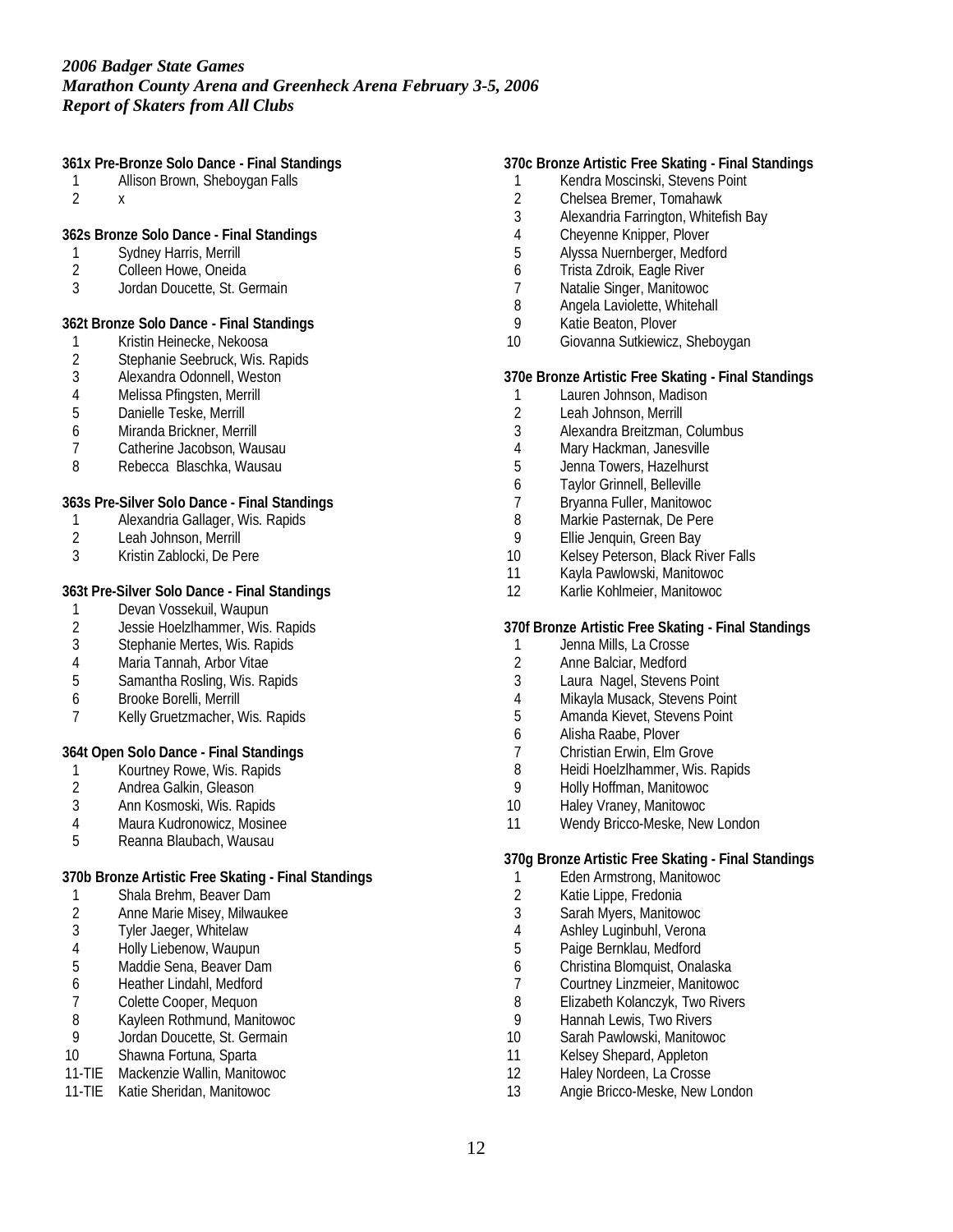**370h Bronze Artistic Free Skating - Final Standings**

- 1 Tiffany Herman, Manitowoc<br>2 Jeanette Decker, Mcfarland
- 2 Jeanette Decker, Mcfarland<br>3 Megan Nault. Deforest
- Megan Nault, Deforest
- 4 Bridget Staberg, West Salem<br>5 Kirsten Lewis, Sheboygan
- 5 Kirsten Lewis, Sheboygan
- 6 Katelyn Birringer, Manitowoc
- 7 Ally Kiel, Manitowoc
- 8 Hillary Groddy, Manitowoc<br>9 Meaghan Montgomery, De
- Meaghan Montgomery, De Pere
- 10 Sean Sheridan, Manitowoc
- 11 Ellen Devendorf, Black River Falls

**370r Bronze Artistic Free Skating - Final Standings**

- 1 Sabrina Novosad, Sauk City<br>2 Rachel Lenz, Greenville
- 
- 2 Rachel Lenz, Greenville<br>3 Allie Bolgrihn, Sun Prairie Allie Bolgrihn, Sun Prairie
- 
- 4 Katie Klappa, Woodruff<br>5 Melaina Rapisarda, Mar 5 Melaina Rapisarda, Manitowoc
- 6 Maura Montgomery, De Pere
- 
- 7 Sarah Rogers, Nashotah
- 8 Christina Myers, Manitowoc<br>9 Gemma Sutkiewicz, Shebov
- 9 Gemma Sutkiewicz, Sheboygan<br>10 Brianne Winkelmann. Eau Claire Brianne Winkelmann, Eau Claire
- 11 Allie Wachowski, Two Rivers

#### **370s Bronze Artistic Free Skating Final (b, e, and g) - Final Standings**

- 1 Shala Brehm, Beaver Dam<br>2 Lauren Johnson, Madison
- 2 Lauren Johnson, Madison<br>3 Katie Lippe, Fredonia
- Katie Lippe, Fredonia
- 4 Eden Armstrong, Manitowoc<br>5 Sarah Myers, Manitowoc
- 5 Sarah Myers, Manitowoc
- 6 Leah Johnson, Merrill
- 7 Alexandra Breitzman, Columbus<br>8 Anne Marie Misev. Milwaukee
- 8 Anne Marie Misey, Milwaukee
- 9 Tyler Jaeger, Whitelaw

#### **370t Bronze Artistic Free Skating Final (c, f, and h) - Final Standings**

- 
- 1 Tiffany Herman, Manitowoc<br>2 Jeanette Decker, McFarland Jeanette Decker, McFarland
- 3 Jenna Mills, LaCrosse
- 4 Megan Nault, Deforest
- 5 Anne Balciar, Medford
- 6 Kendra Moscinski, Stevens Point
- Laura Nagel, Stevens Point
- 8 Chelsea Bremer, Tomhawk
- 9 Alexandria Farrington, Whitefish Bay

### **370x Bronze Artistic Free Skating - Final Standings**

- 1 Skater<br>2 Marcie
- 2 Marcie Schwengel, Milwaukee

### **371c Silver Artistic Free Skating - Final Standings**

- 1 Jessica Gross, Green Bay<br>2 Michelle Sawava, La Cross
- 2 Michelle Sawaya, La Crosse<br>3 Karlie Hamilton, Manitowoc
- 3 Karlie Hamilton, Manitowoc
- 4 Christine Keeffer, Plover<br>5 Brittany Bauer, Ogdensbi
- 5 Brittany Bauer, Ogdensburg
- 6 Kassandra Scott, Sheboygan<br>7 Rrianna Decker Mcfarland
- Brianna Decker, Mcfarland
- 8 Nichole Ott, Franklin<br>9 Megan Hoffman, Mar
- 9 Megan Hoffman, Manitowoc
- 10 Celie Koth, Tomahawk
- 11 Corissa Karstaedt, Manitowoc
- 12 Jessica Zastrow, Wausau
- 13 Angela Lindahl, Medford

#### **371f Silver Artistic Free Skating - Final Standings**

- 1 Corry Hancock, La Crosse<br>2 Kylie Inda Onalaska
- Kylie Inda, Onalaska
- 3 Hope Pavela, Stoddard
- 4 Kiersten Hare, Lomira
- 5 Elizabeth Vallis, Manitowoc
- 6 James Roberge, Rice Lake
- 7 Erin Lunt, Plover<br>8 Keri Ryan, La Cro
- Keri Ryan, La Crosse
- 9 Lauren Verch, Manitowoc
- 10 Emily Verch, Manitowoc
- 11 Melissa Pawlowski, Manitowoc
- 12 Calli Wachowski, Two Rivers
- 13 Hilarie Carlson, Eau Claire
- 14 Kirsty Hamilton, Manitowoc

#### **371s Silver Artistic Free Skating - Final Standings**

- 1 Hannah Krueger, Wauwatosa
- 2 Maggie Hausmann, Cedarburg
- 3 Kaylee Weycker, Kaukauna
- 4 Caroline Mccormick, Oregon
- 5 Colleen Howe, Oneida
- 6 Caitlin Wachowski, Two Rivers

**371t Silver Artistic Free Skating Final (c and f) - Final Standings**

- 1 Corry Hancock, LaCrosse<br>2 Michelle Sawaya, LaCross
- Michelle Sawaya, LaCrosse
- 3 Hope Pavela, Stoddard
- 4 Jessica Gross, Green Bay
- 5 Karlie Hamilton, Manitowoc
- 6 Kylie Inda, Onalaska

#### **371x Silver Artistic Free Skating - Final Standings**

- 1 Alexis Scott, Sheboygan<br>2 Skater
- 2 Skater<br>3 Skater
- **Skater**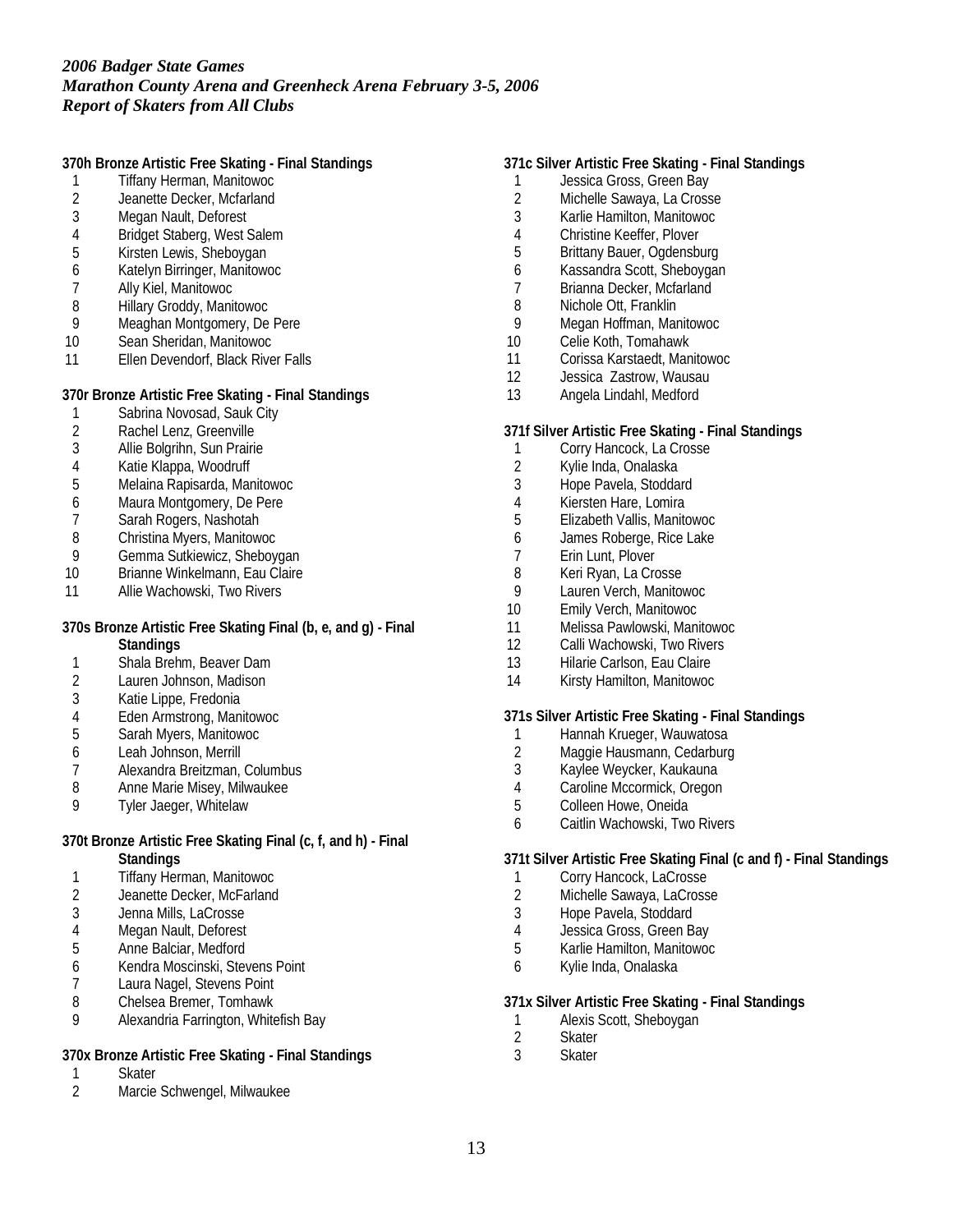**372t Gold Artistic Free Skating - Final Standings**

- 1 Audrey Becker, Stoddard<br>2 Elizabeth Porcari, La Cros
- 2 Elizabeth Porcari, La Crosse<br>3 Haily Rubesch, Spooner
- Haily Rubesch, Spooner
- 4 Alexzandra Stieber, Wausau<br>5 Jamie Leist, Manitowoc
- 5 Jamie Leist, Manitowoc
- 6 Keren Nass, Manitowoc
- 7 Katie Zganjar, Mequon
- 8 Kariann Haluska, Stevens Point<br>9 Julia Swanke, Beaver Dam
- 9 Julia Swanke, Beaver Dam
- 10 Heather Johnson, Eau Claire

**373t Platinum Artistic Free Skating - Final Standings**

- 1 Brittyni Carlson, Marathon
- 2 Mara Nass, Manitowoc
- Caitlin Birrenkott, Plover
- 4 Andrea Galkin, Gleason<br>5 Sydney Pendergast Min
- 5 Sydney Pendergast, Minocqua

**373x Platinum Artistic Free Skating - Final Standings**

1 Lindsay Schrader, Stevens Point

**374s Bronze Footwork - Final Standings**

- 1 Tyler Jaeger, Whitelaw<br>2 Sarah Pawlowski, Manii
- 2 Sarah Pawlowski, Manitowoc<br>3 Kavli Ogstad, Wausau
- 3 Kayli Ogstad, Wausau
- 4 Alyssa Hines, Mosinee

**374t Bronze Footwork - Final Standings**

- 1 Kirsten Lewis, Sheboygan<br>2 Mackenzie Bauhs, Mcfarlar
- Mackenzie Bauhs, Mcfarland
- 3 Jolene Lodel, Manitowoc
- 4 Brittany Bauer, Ogdensburg<br>5 Christian Erwin, Elm Grove
- 5 Christian Erwin, Elm Grove
- 6 Elise Flottmeyer, La Crosse
- 7 Holly Hoffman, Manitowoc
- 8 Rebecca Blaschka, Wausau

**374x Bronze Footwork - Final Standings**

- 1 Jeanne Scheinoha, Manitowoc
- 2-TIE s
- 2-TIE a

**375c Silver Footwork - Final Standings**

- 1 Hope Pavela, Stoddard<br>2 Amanda Kievet, Stevens
- 2 Amanda Kievet, Stevens Point<br>3 Megan Hoffman, Manitowoc
- 3 Megan Hoffman, Manitowoc
- 4 Tiffany Herman, Manitowoc<br>5 Calli Wachowski, Two Rivers
- 5 Calli Wachowski, Two Rivers
- 6 Melissa Pawlowski, Manitowoc
- 7 Corissa Karstaedt, Manitowoc
- 8 Hilarie Carlson, Eau Claire<br>9 Mendy Bricco-Meske, New
- Wendy Bricco-Meske, New London

### **375f Silver Footwork - Final Standings**

- 1 Kassandra Scott, Sheboygan<br>2 Karlie Hamilton, Manitowoc
- 2 Karlie Hamilton, Manitowoc<br>3 Elizabeth Vallis, Manitowoc
- 3 Elizabeth Vallis, Manitowoc
- 4 Erin Lunt, Plover<br>5 Alisha Raabe, Plo
- 5 Alisha Raabe, Plover
- 6 James Roberge, Rice Lake<br>7 Lauren Verch Manitowoc
- Lauren Verch, Manitowoc
- 8 Tracy Wehrmann, Howards Grove<br>9 Kirsty Hamilton, Manitowoc
- 9 Kirsty Hamilton, Manitowoc
- 10 Kendra Moscinski, Stevens Point

**375g Silver Footwork - Final Standings**

- 1 Cassie Johnston, Manitowoc
- 2 Miranda Brickner, Merrill
- 3 Danielle Teske, Merrill
- 4 Ashley Amato, Manitowoc
- 5 Jessica Scott, Manitowoc
- 6 Meagan Maritato, Germantown
- 7 Josh Sturm, Wausau
- 8 Katie Schmidt, Merrill
- 9 Samantha Archer, West Bend

**375s Silver Footwork - Final Standings**

- 1 Tara Lorenz, Wausau<br>2 Lacev Meinel, Weston
- 2 Lacey Meinel, Weston<br>3 Mollie Patzke. Fitchbur
- Mollie Patzke, Fitchburg
- 4 Caitlin Wachowski, Two Rivers
- 5 Victoria Chance, Richfield
- 6 Cassie Hoger, Sugar Camp<br>7 Allie Bolgrihn Sun Prairie
- Allie Bolgrihn, Sun Prairie
- 8 Jessalyn Peterson, Chippewa Falls
- 9 Hannah Lewis, Two Rivers
- 10 Courtney Gowan, Weston

**375t Silver Footwork Final (c, f, and g) - Final Standings**

- 1 Amanda Kievet, Stevens Point
- 2 Hope Pavela, Stoddard<br>3 Cassie Johnston, Manite
- 3 Cassie Johnston, Manitowoc
- 4 Kassandra Scott, Sheboygan<br>5 Karlie Hamilton, Manitowoc
- 5 Karlie Hamilton, Manitowoc
- 6 Megan Hoffman, Manitowoc
- 7 Miranda Brickner, Merrill
- 8 Elizabeth Vallis, Manitowoc<br>9 Danielle Teske Merrill
- Danielle Teske, Merrill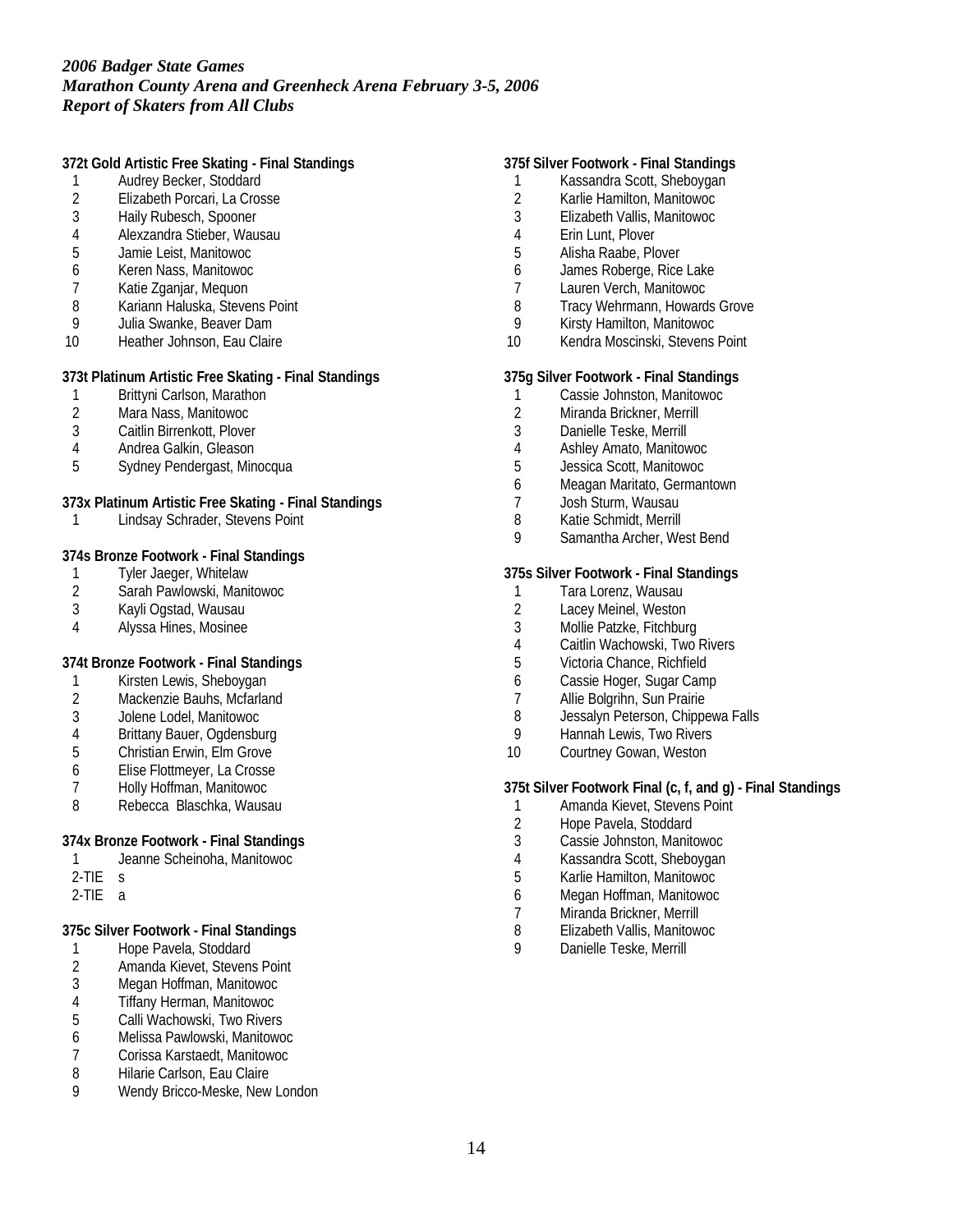**376t Gold Footwork - Final Standings**

- 1 Mara Nass, Manitowoc
- 2 Jamie Leist, Manitowoc<br>3 Heather Johnson. Eau C
- 3 Heather Johnson, Eau Claire
- 4 Stephanie Tucker, La Crosse<br>5 Keren Nass, Manitowoc
- 5 Keren Nass, Manitowoc
- 6 Audrey Becker, Stoddard
- 7 Lauren Schwalenberg, Plymouth
- 8 Kaitlin Statz, Wausau<br>9 Michelle Sawaya, La C
- Michelle Sawaya, La Crosse
- 10 Nichole Ott, Franklin
- 11 Lauren Vermillion, Stevens Point<br>12 Maura Kudronowicz, Mosinee
- Maura Kudronowicz, Mosinee
- 13 Jessica Zastrow, Wausau
- 14 Catherine Jacobson, Wausau

**377t Platinum Footwork - Final Standings**

- 1 Brittyni Carlson, Marathon<br>2 Jennifer Lemminger, West
- 2 Jennifer Lemminger, West Bend
- 3 Rebecca Lemminger, West Bend
- 
- 4 Caitlin Birrenkott, Plover<br>5 Nikki Michaels, Minocqua 5 Nikki Michaels, Minocqua
- 
- 6 Andrea Galkin, Gleason Devan Vossekuil, Waupun

**377x Platinum Footwork - Final Standings**

1 Allison Brown, Sheboygan Falls

**378r Pre-Preliminary Moves in the Field - Final Standings**

- 1 Kevin Lee, Madison<br>2 Sheri Breuer. West E
- 2 Sheri Breuer, West Bend
- 3 Brooke Hertzfeldt, Prairie Du Sac
- 4 Kimberly Juchniewich, Menasha
- 5 Jenni Geurink, Rothschild
- 6 Katie Klappa, Woodruff
- 7 Josie Rybarczyk, Wausau<br>8 Noelle Heiner, Baraboo
- Noelle Heiner, Baraboo
- 9 Tessa Arendt, Wis. Rapids
- 10 Madelaine Trewin, New London
- 11 Stephanie Sykes, Fremont

### **378s Pre-Preliminary Moves in the Field - Final Standings**

- 1 Natalie Kirst, Madison
- 2 Emily Jakusz, Stevens Point<br>3 Sarah Przybylski, Stevens Po
- Sarah Przybylski, Stevens Point
- 4 Patrick Ressler, Manitowoc
- 5 Jane Carroll, Prairie Du Sac
- 6 Maggie Ann Larson, West Allis<br>7 Iasmine Carter Madison
- Jasmine Carter, Madison
- 8 Micaela Haupert, Plover<br>9 Tia Pennington, Middleto
- Tia Pennington, Middleton
- 10 Sophia Bensen, Woodruff
- 11 Jenna Towers, Hazelhurst
- 12 Toni Pennington, Middleton
- 13 Giulianna Sutkiewicz, Sheboygan

#### **378t Pre-Preliminary Moves in the Field - Final Standings**

- 1 Christa Jones, Sheboygan<br>2 Abby Phillin Plover
- Abby Phillip, Plover

**378x Pre-Preliminary Moves in the Field - Final Standings**

- $\mathbf{1}$
- 2 Marcie Schwengel, Milwaukee
- 3 s

#### **379r Preliminary Moves in the Field - Final Standings**

- 1 Elyssa Kraeger, Weston<br>2 Ellie Schaap, Lodi
- 2 Ellie Schaap, Lodi<br>3 Grace Hoger, Suga
- Grace Hoger, Sugar Camp
- 4 Sabrina Novosad, Sauk City<br>5 Jennifer Woznick, Fond Du L
- Jennifer Woznick, Fond Du Lac

**379s Preliminary Moves in the Field - Final Standings**

- 1 Sydney Harris, Merrill
- 2 Rachel Powers, Brookfield
- 3 Jessica Weindling, Appleton
- 4 Abigail Payne-Meili, Madison<br>5 Megan Doescher, Wis, Rapids
- Megan Doescher, Wis. Rapids
- 6 Christina Blomquist, Onalaska
- 7 Angie Bricco-Meske, New London

**379t Preliminary Moves in the Field - Final Standings**

- 1 Samantha Archer, West Bend
- 2 Katie Bauer, Ogdensburg
- 3 Brittany Bauer, Ogdensburg
- 4 Jolene Lodel, Manitowoc
- 5 Alyssa Bowman, Oshkosh
- 6 Alyson Henke, Nekoosa
- 7 Rebecca Blaschka, Wausau
- 8-TIE Nicholette Lotzer, Plover
- 8-TIE Samantha Heiner, Baraboo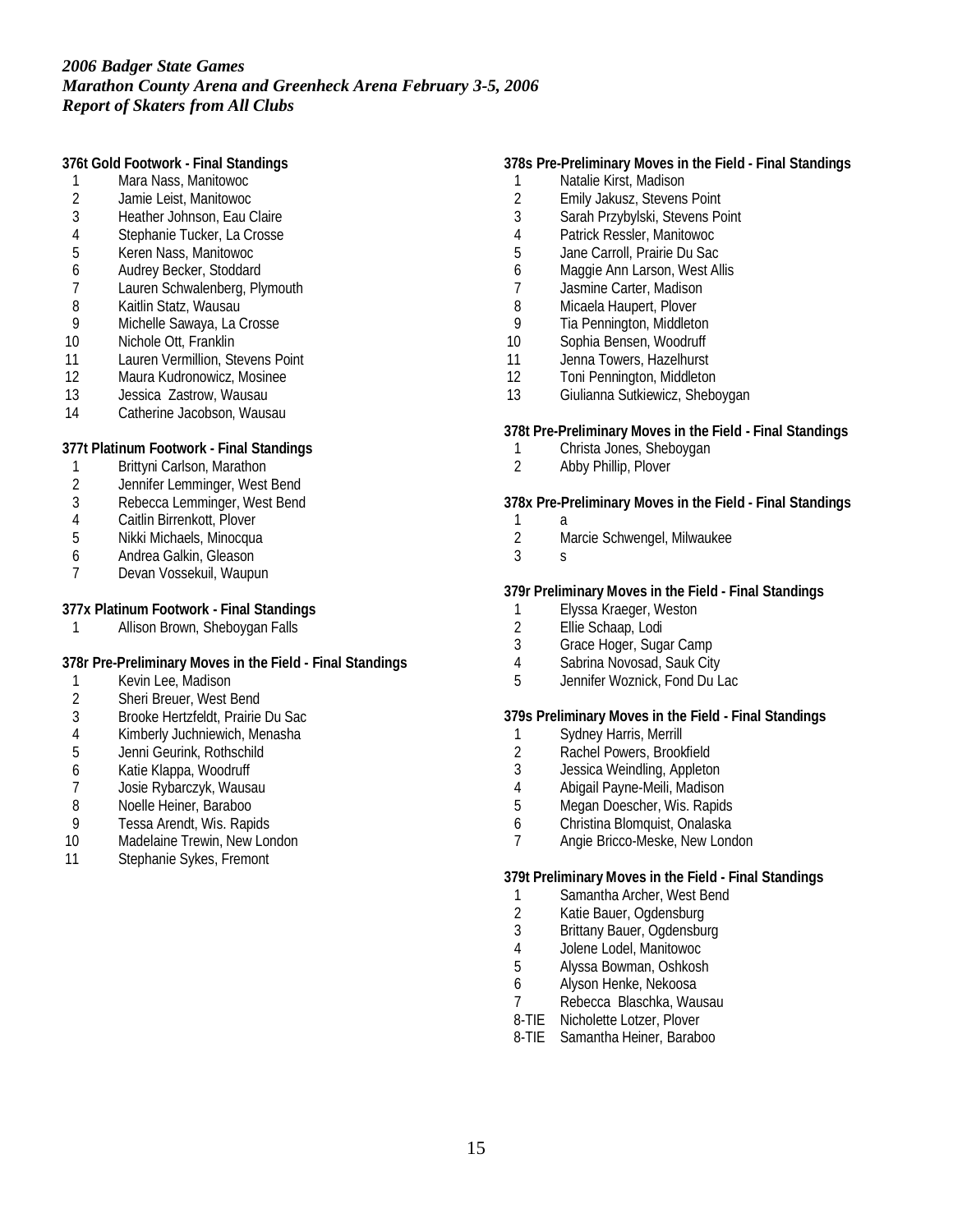**380r Pre-Juvenile Moves in the Field - Final Standings**

- 1 Marissa Herman, Madison
- 2-TIE Jane Zhang, Madison
- 2-TIE Stephanie Cheng, Weston
- 4 Rachel Lenz, Greenville

**380s Pre-Juvenile Moves in the Field - Final Standings**

- 1 Erin Damato, Wausau
- 2 Sophie Rzchowski, Madison
- 3 Cassie Hoger, Sugar Camp
- 4 Katie Lippe, Fredonia

**380t Pre-Juvenile Moves in the Field - Final Standings**

- 1 Sarah Millholland, Verona
- 2 Kassandra Scott, Sheboygan
- Cassie Johnston, Manitowoc
- 4 Jessica Scott, Manitowoc
- 5 Emily Clingan, Madison
- 6 Karlie Hamilton, Manitowoc
- 7 Samantha Rosling, Wis. Rapids
- 
- 8 Megan Nault, Deforest<br>9 Tiffany Herman, Manito
- 9 Tiffany Herman, Manitowoc<br>10 Melissa Tatro, Stevens Point Melissa Tatro, Stevens Point
- 11 Melissa Pawlowski, Manitowoc
- 12 Patrice Suplicki, Stevens Point
- 13 Wendy Bricco-Meske, New London

**381s Juvenile Moves in the Field - Final Standings**

- 1 Corrie Lee, Madison<br>2 Betsy Torkelson, Blac
- 2 Betsy Torkelson, Black River Falls<br>3 Kristin Zablocki. De Pere
- 3 Kristin Zablocki, De Pere
- 4 Ashley Luginbuhl, Verona

**381t Juvenile Moves in the Field - Final Standings**

- 1 Colleen Reid, Stevens Point<br>2 Alisha Raabe, Plover
- 2 Alisha Raabe, Plover<br>3 Katie Schmidt. Merrill
- Katie Schmidt, Merrill
- 4 Molly Przybylski, Stevens Point<br>5 Stephanie Seebruck, Wis. Rapic
- 5 Stephanie Seebruck, Wis. Rapids
- 
- 6 Jessica Zastrow, Wausau Laura Nagel, Stevens Point
- 8 James Roberge, Rice Lake
- 9 Alisha Markee, Janesville
- 10 Randi Calzavara, Oregon

**382t Intermediate Moves in the Field - Final Standings**

- 1 Kylie Inda, Onalaska<br>2 Caroline Mccormick, 0
- 2 Caroline Mccormick, Oregon<br>3 Kelly Gruetzmacher, Wis. Raj
- 3 Kelly Gruetzmacher, Wis. Rapids<br>4 Catherine Jacobson, Wausau
- 4 Catherine Jacobson, Wausau<br>5 Stephanie Mertes, Wis. Rapids
- 5 Stephanie Mertes, Wis. Rapids
- 6 Christine Keeffer, Plover
- 7 Jessie Hoelzlhammer, Wis. Rapids

**382x Intermediate Moves in the Field - Final Standings**

- $\begin{array}{ccc} 1 & a \\ 2 & A \end{array}$ 2 Alexis Scott, Sheboygan
- 3 s
- 

### **383t Novice Moves in the Field - Final Standings**

- 1 Leah Justison, Appleton<br>2 Hilary Clausius, Sun Prai
- **Hilary Clausius, Sun Prairie**
- 3 Madeline Faust, De Pere
- 4 Kelsey Gross, Stevens Point
- 5 Abby Perrino, Janesville
- 6 Allie Hickman, Presque Isle

**384s Junior Moves in the Field - Final Standings**

- 1 Lexis Verhulst, Dane<br>2 Colleen Howe, Oneida
- 2 Colleen Howe, Oneida

#### **384t Junior Moves in the Field - Final Standings**

- 1 Sydney Pendergast, Minocqua
- 2 Jennifer Lemminger, West Bend
- 3 Kourtney Rowe, Wis. Rapids
- 4 Emily Dehmer, Black River Falls<br>5 Lessica Gross, Green Bay
- 5 Jessica Gross, Green Bay<br>6 Megan Schwalenberg, Plyr
- Megan Schwalenberg, Plymouth
- 7 Katherine Lotzer, Plover<br>8 Lauren Vermillion, Stever
- 8 Lauren Vermillion, Stevens Point<br>9 Reanna Blaubach Wausau
- 9 Reanna Blaubach, Wausau

#### **385t Senior Moves in the Field - Final Standings**

- 1 Laurel Mittelman, Oshkosh<br>2 Veronica Radloff, Madison
- 2 Veronica Radloff, Madison
- 3 Alexzandra Stieber, Wausau
- 4 Jessica Mueller, Wauwatosa
- 5 Leandra Verhulst, Dane
- 6 Ann Kosmoski, Wis. Rapids
- 7 Katelyn Smecko, Madison
- 8 Trude Renwick, Waunakee

### **386r Basic Youth Synchro - Final Standings**

- 1 Green Bay Kicks, Green Bay<br>2 Fondy Blades Fond du Lac
- Fondy Blades, Fond du Lac
- 3 Ice Chix, Waupun
- 4 The Cutting Edge, Wausau

#### **387r Basic Open Synchro - Final Standings**

- 1 The Icicles, McFarland<br>2 Eau Claire Figure Skati
- 2 Eau Claire Figure Skating Club, Eau Claire<br>3 Appleton Inspiration, Appleton
- 3 Appleton Inspiration, Appleton<br>4 The Perfect Match, Medford
- 4 The Perfect Match, Medford<br>5 The Cutting Edge, Wausau
- The Cutting Edge, Wausau
- 6 Point Perfection, Stevens Point
- 7 Waupun Ice Chix, Waupun<br>8 Emerald Blades, Rhineland
- 8 Emerald Blades, Rhinelander<br>9 Rivers Edge, Wisconsin Rapic
- 9 Rivers Edge, Wisconsin Rapids